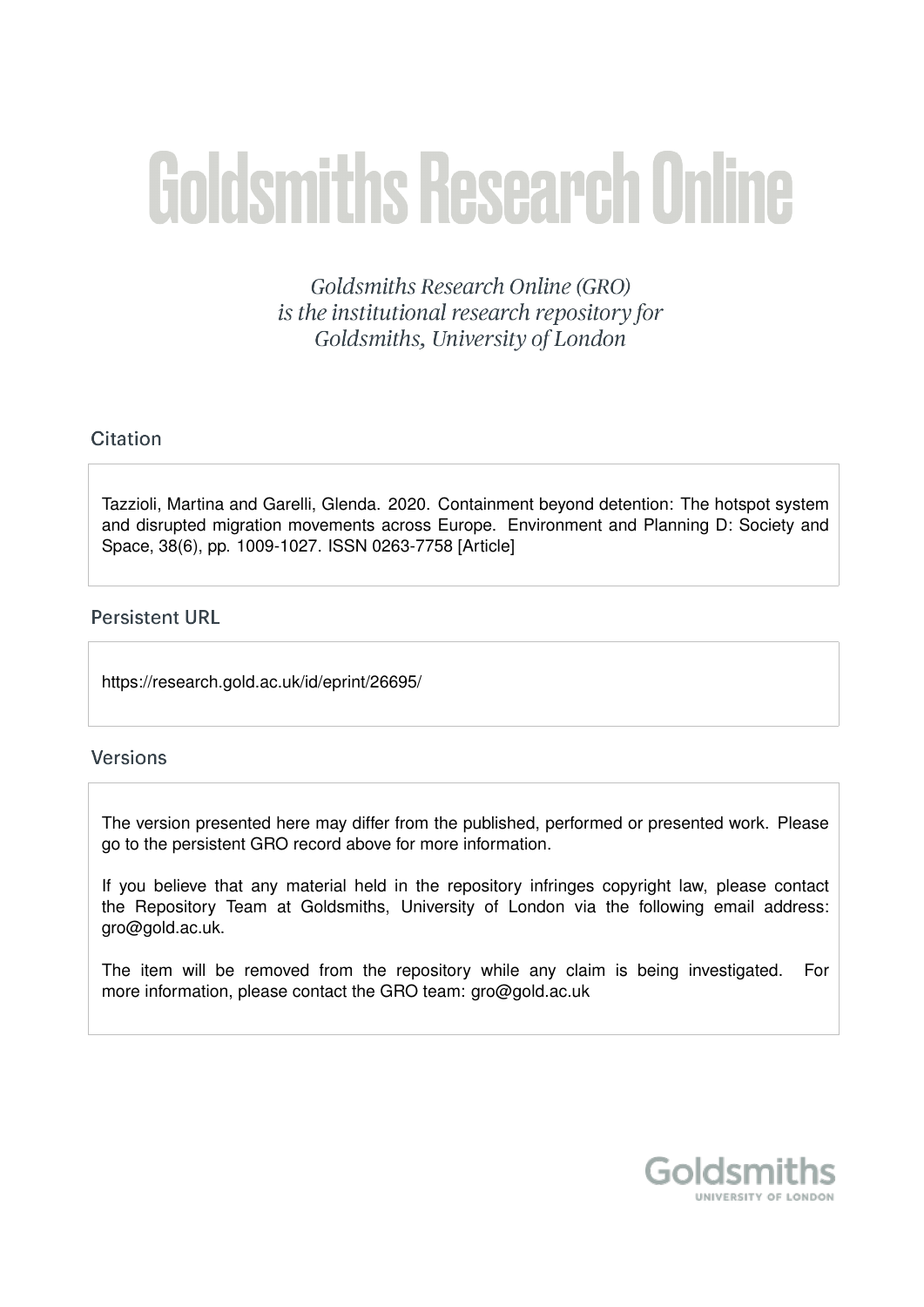# **Containment beyond detention. The Hotspot System and disrupted migration movements across Europe**

## **Martina Tazzioli (Swansea University) and Glenda Garelli (De Paul University)**

#### *Introduction: Situating Containment*

*Ventimiglia, Italian-French border, August 10, 2016*. Four hundred migrants are forcefully removed from the hosting centre run by the Red Cross in Ventimiglia to the hotspot of Taranto<sup>1</sup>, in southern Italy. Other forced transfers to the Taranto hotspot took place from Como, the Italian city located at the border with Switzerland. Here, between summer and autumn 2016, migrants ended up being blocked due to the closure of the Swiss border and of push-back operations carried out by Swiss authorities<sup>2</sup>.

Two years after the implementation of the EU "Hotspot System", hotspots' facilities partly changed their functions: envisioned as sites for regulating migrant arrivals by sea, hotspots have also become places for migrants' redistribution on-land, i.e., places where migrants apprehended at the internal borders of Europe are temporarily transferred. Presented in the European Agenda on Migration as frontline infrastructures for incoming migrants' identification through enhanced mechanisms of intra-governmental control3, Italian hotspots have also been used for redistributing migrants already present on the national territory, and particularly for removing their unruly and contested presence from highly visible sites. So far this has happened in the aftermath of migrants' protests and clashes with the local police in sites such as Ventimiglia, at the Italian-France border. These new evolutions complicate the territoriality and sovereignty of hotspots and call for an investigation of their actually existing geographies, beyond the EU governmental vision and the accounts of the governmental actors involved in their implementation and management.

<sup>1</sup> Taranto is the only Italian hotspot located on the mainland, unlike all other Italian and Greek hotspots which are located on islands

According to ASGI, an Italian organisation of lawyers supporting migrants, about 7,000 migrants were 2 pushed back from Switzerland to Italy between April and July 2016.

<sup>3</sup> http://ec.europa.eu/dgs/home-affairs/what-we-do/policies/european-agenda-migration/background-information/docs/2\_hotspots\_en.pdf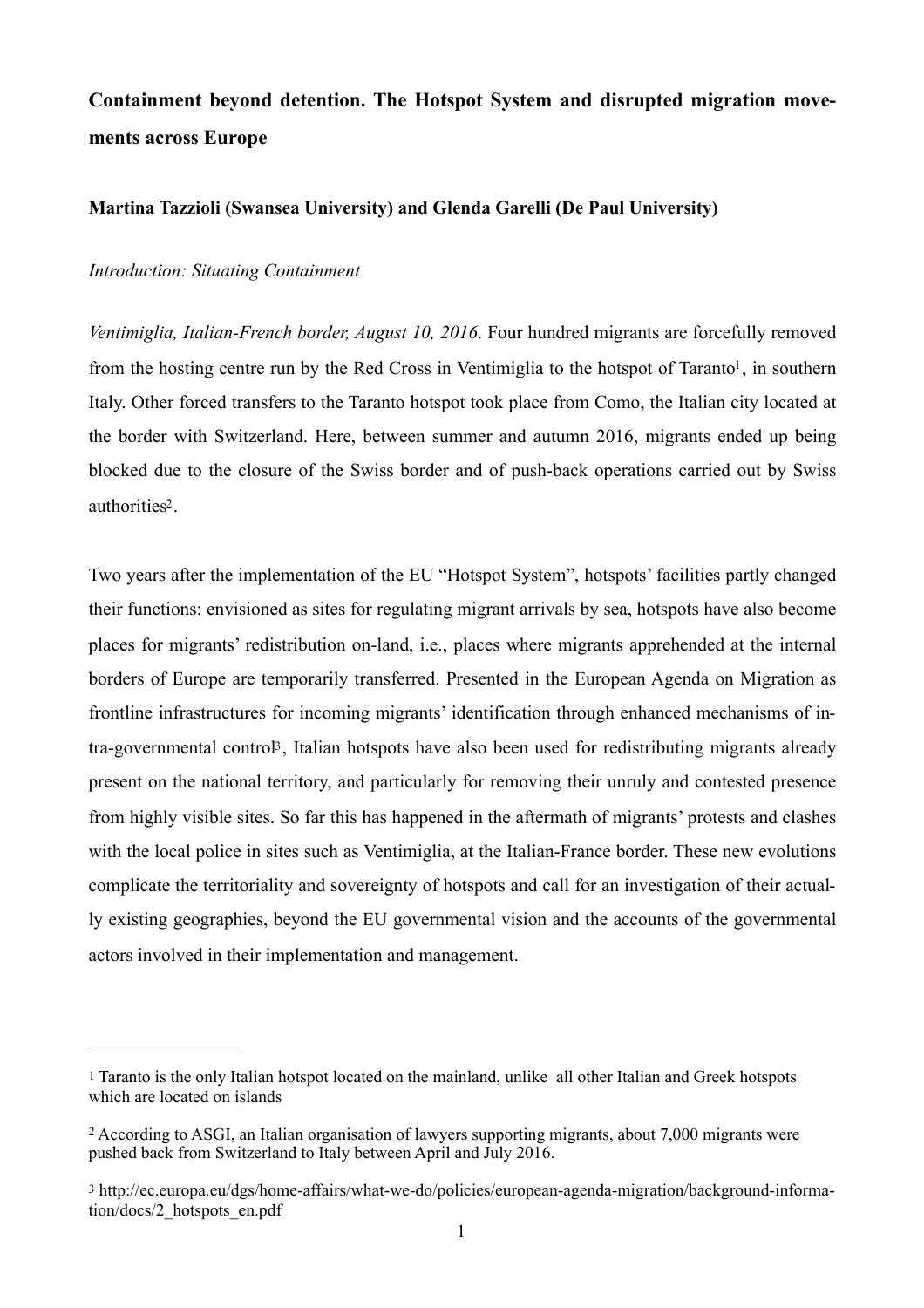In Greece, the hotspot-islands were used as "dock-and-go" sites during the first couple of months since their implementation. Migrants were registered relatively quickly and were subsequently let move on to the mainland. With the signing of the EU-Turkey deal in March 2016<sup>4</sup> and the almost simultaneous closure of the Balkan corridor, Greek hotspots have become containment places for blocking migrants on the islands facing Turkey, hence preventing their arrival in Athens.

This article engages hotspots as *flexible chokepoints of mobility disruption* and looks at the forms of containment and channels of mobility that the "hotspot approach" has generated. In other words, if hotspots serve a containment function as migrants' temporary detention sites, here we are interested in mapping the geographies of mobility and immobility they enact through and beyond this function.

By speaking of "containment beyond detention" we gesture towards an approach that situates hotspots within broader spatial economies of migration governmentality. Our goal is to move beyond an analytical focus on hot-*spots* as isolated units of border crossing. Second, "containment beyond detention" refers to a focus on containment practices beyond the premises of detention sites. In this regard, we build on Michel Foucault's methodological displacement, which consists in "moving outside the institution […], putting the prison back in a general economy of power (Foucault, 2007: 116-117). In other words, we look at the proliferation of containment strategies in the Hotspot System without superimposing a preconceived notion of carceral space to the detention mechanism. Presented as a surgical technology for enhanced border functions, hotspots are instead complex and flexible systems for managing migrants' mobility *to, through, and away from* the European space. By "containment" we refer to the effects of mobility disruption, spatial fixation and temporal suspension that are generated through measures of confinement that do not coincide with detention. Such practices aim to regain control over migrants' autonomous geographies.

The notion of "containment" remains partially under-theorised in migration scholarship. When it is employed it tends to be used as a synonymous of "confinement" and in opposition to "mobility" (Mountz, et al. 2013). On the contrary, we ague that containment is not only confinement and that there is a need for exploring the nexus between containment and (institutionally forced) mobility. In other words, while containment can also consist in spatial confinement practices (as it is the case of migrants blocked in Libya and prevented from crossing the Mediterranean),

<sup>4</sup>http://europa.eu/rapid/press-release\_MEMO-16-963\_it.htm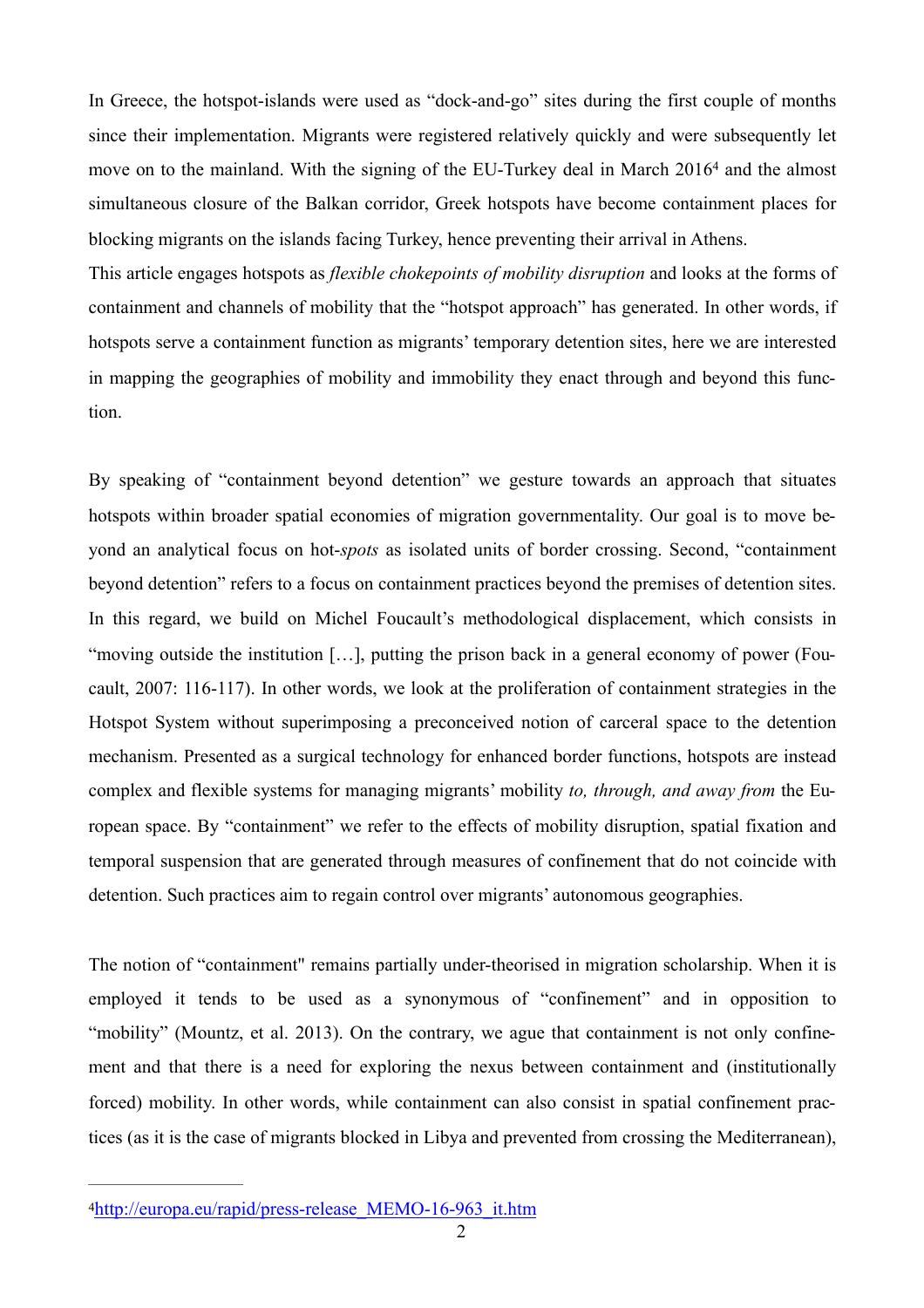it is not only blockage and immobility. Rather, governing migration through containment means troubling both migrants' geographies and migrants' presence For instance, as we will show in this paper, containment effects also derive from governmental practices that keep migrants on the move (Gill, 2009; Tazzioli, 2017), not just blocking them in a structure of detention. Finally, the notion of containment allows avoiding the trap of the binary oppositions that underwrite migration theories, i.e., inclusion / exclusion, and mobility / immobility. Containment, in fact, is not only about keeping migrants out of a place per se (out of Europe, out of national borders); nor is it only about their (adverse) incorporation into the labour market. Containment is about governing migration by disrupting, decelerating and diverting migrants' autonomous movements and by hampering migrants' presence in certain spaces. While containment can take the form of spatial confinement and protracted strandedness, here we point to modes of containment enacted by keeping migrants on the move. Through this take on containment we map mobility control in its actually existing spatial processes, which go way beyond the governmental phantasy of seamless circuits and channels of mobility control. Far from being smoothly channelled through the asylum system, migrants are subjected to modes of government that frantically try to regain control over their autonomous movements: containment—the physical containment of certain movements, but also, and most importantly, the containment of migrants' desire to settle in a particular place—is one of these strategies, as the article will show.

Methodologically, the empirical focus of our research is positioned beyond the enclosed space of the hotspot and the bounded time migrants spend there. We instead direct our attention to the control and hosting spaces that are connected to the hotspots but branch beyond the hotspots' perimeters—the Hotspot System's impact beyond the space of the hotspot, "beyond the camp" (Garelli, Tazzioli, 2017). In other words, our goal is to follow what happens to some migrants beyond the spaces and times of hotspot detention, and hence to map the outcomes of the Hotspot System on migrants' routes and lives.

We conducted participatory observations and interviews with migrants both within the premises of hotspots<sup>5</sup>, and in border-zones such as Ventimiglia and Como in Italy, where migrants went after fleeing hotspots upon identification. We also kept in touch with a group of migrants who fled from

<sup>5</sup> In principle migrants are not allowed to move in and out of the hotspot. On the islands of Lampedusa, Chios and Lesbos, however, they tend to be allowed to stay out during the day, although arbitrary restrictions are often estabished.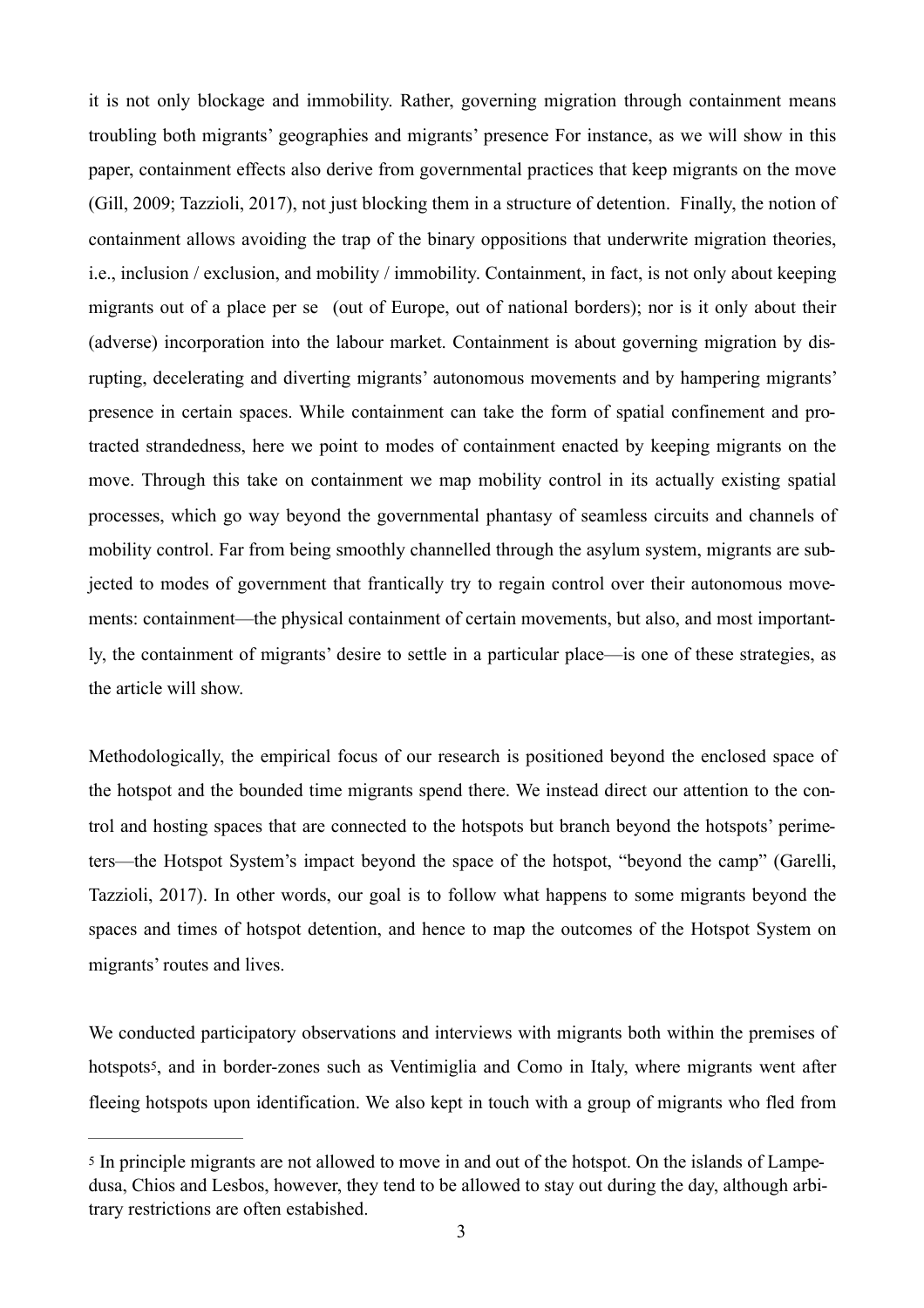the Lampedusa hotspot after having been subjected to identification procedures by the use of force (e.g., forced fingerprinting) and reached the cities of Ventimiglia and Marseille. We also conducted semi-structured interviews with Frontex and Easo<sup>6</sup> officers—who are the representatives of the EU inside the hotspots—and with the Italian and Greek authorities in charge of the implementation of the hotspot system and of complying with the EU standardised identification procedures<sup>7</sup>. Finally, we interviewed workers of NGOs and international organizations, ranging from Doctors without Borders (an actor who refused to work inside the EU hotspots) to the main actors of the Hotspot System like UNHCR and the Red Cross. Our choice to interview these different actors was rooted in the consideration that far from being the result of a shared and streamlined political strategy or the manifestation of a supposed effective Europeanization of migration controls, the Hotspot System is in fact the outcome of several frictions—between the EU on the one hand, and Greece and Italy on the other.

In order to account for the outcomes of the hotspot approach on migrants' journeys, we mobilize an analysis that is receptive to hotspots' heterogeneous and flexible functions. Such analysis maps the spatial productivity associated with the EU hotspot approach beyond the policy discourse on securitized crossing hot-spots. Instead, our study maps the spatial processes that hotspots ignite, from the repurposing of hotspots as ad hoc containment sites, to the proliferation of informal hotspot-like space, to the spatial expansion of detention practices.

In the first section of the article we trace a genealogy of the use of the term "hotspot" suggesting that the multiplication of hotspots-like designated spaces is related to a governmental re-conceptualisation of the border as a site requiring prompt enforcement interventions. The article moves on by investigating the mechanisms of partitioning, identification and preventative illegalisation8 that are at stake in the hotspots of Lampedusa and Lesbos. Hotspots are not analysed as sites of detention per se: rather, we turn our attention to what we call "containment beyond detention" and to the ex-

<sup>6</sup> Since it is forbidden to access hotspots, our interviews with Frontex and Easo officers happened at Easo headquarters in Athens and at the Frontex office in the Italian city of Catania.

<sup>7</sup> We conducted our ethnographic research in Lampedusa (December 2015, February 2016), of Ventimiglia (August, 2015, August and December 2016) as far as Italy is concerned; and in Lesbos (April 2016, July 2016) and Chios (July 2016) in Greece.

<sup>8 &</sup>quot;Preventive illegalization" indicates the labelling and production of some migrants as "illegal" subjects, as they are also denied the possibility to claim asylum, and to eventually be recognized international protection.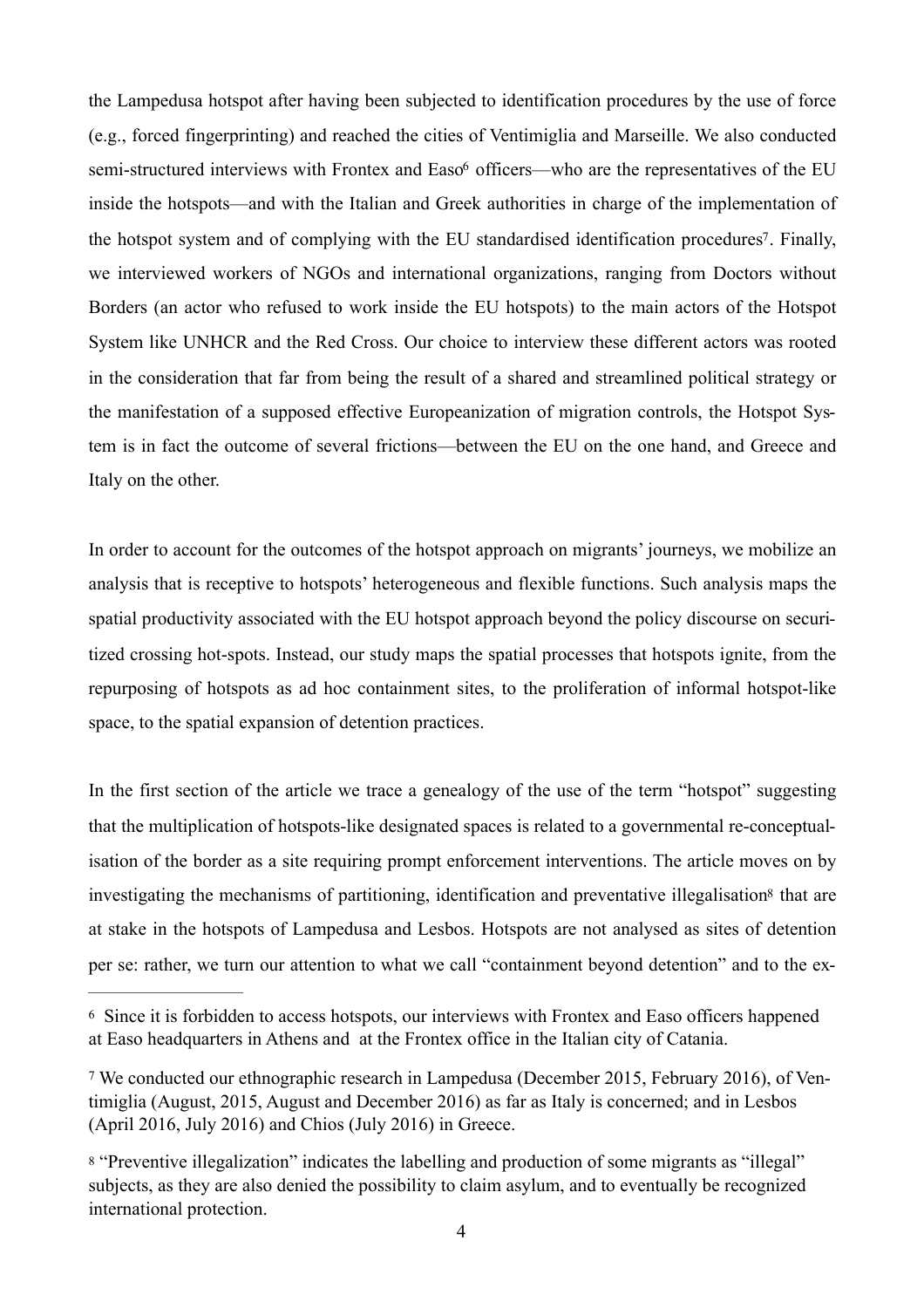clusionary humanitarian channels of the EU Relocation Scheme, which pertain to the Hotspot System functioning. We conclude analysing channels of forced mobility in light of the fight against "secondary movements" that is at the core of the current EU's political agenda, and sketch a research agenda for a genealogy of practices of migration containment.

Our argument about hotspots as mechanisms for *containment beyond detention* critically engages with three bodies of literature: carceral geography, enforcement archipelagos, and migration logistics. Geographers' engagement with migrant detention importantly brought to the fore the nexus between disciplinary mechanisms and the spaces of control, by illuminating the "embodied inscription of incarceration" (Moran, 2015), unpacking the economy and micro-economies of detention (Belcher, Martin, 2013; Conlon, Hiemstra, 2014), and illustrating the experienced temporality of imprisonment (Wahidin, 2002; Wahidin and Tate, 2005) and the spatialities of containment (Mountz, Loyd, 2014). This body of literature also radically unsettled the boundaries of the prison, investigating forms of containment that take place outside of the fences of detention centres while being strictly connected with them (see, for instance, migrants' punitive forced transfers from one detention cente to another—Gill, 2016; Hiemstra, 2013). Some authors challenged the inside/outside opposition in relation to detention, looking at practices of incarceration that take place out of the prison (Moran et al, 2013), or considered the "intimate economies" (Conlon, Hiemstra, 2017) of detention. These are important analyses that refocus the analysis on the different circuits (of people, goods, and practices) that constitute the carceral space. In particular, recent contributions have turned attention to "the different forms that enforcement can take" and to the "transforming spaces of enforcement" (Burridge et al. 2017: 241).

Yet, also when detention and detention sites are not taken as the starting point to analyse disciplinary mechanisms of containment and economies of illegality9, containment is conceived in terms of specific spatialities of physical confinement that proliferate beyond official detention centres. In this article we take detention geographers' indication to move away from the infrastructure of reception centers one step further: we point to effects of containment that are partially disjoined from spaces of direct control and confinement and that consist, rather, into forced mobility induced by state policies, migrants temporarily stranded in border-zones, and in the disrupting and deceleration of

<sup>9</sup> An exception to this approach to detention is Nick Gill & al's research agenda that gestures towards a "concept of carceral 'circuitry' as a way to give priority to the connections between, around, within and beyond carceral institutions" (Gill et al., 2016: 2).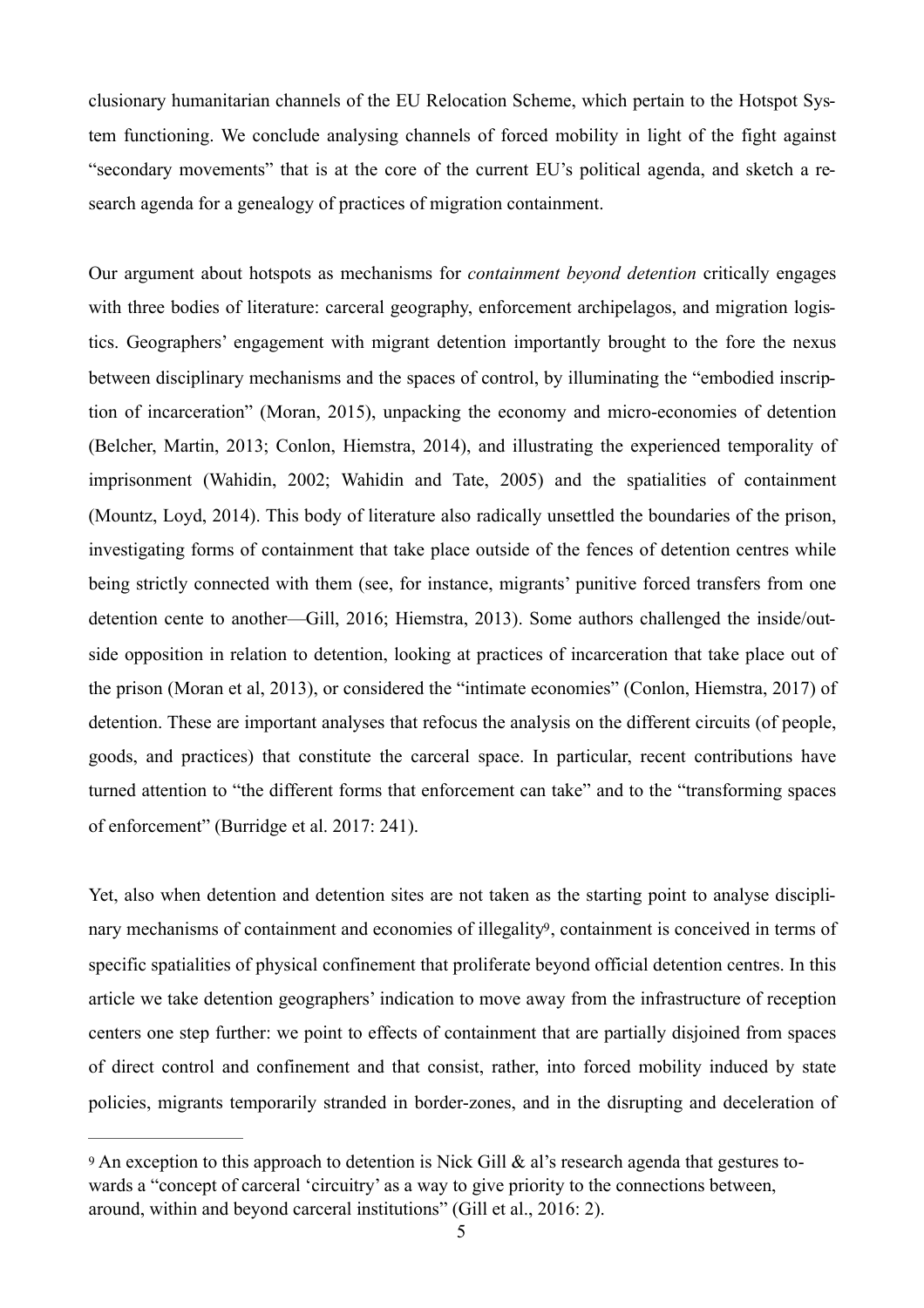migrant geographies. Moreover, we study hotspots from the angle of the government of mobility *at large*: how does the Hotspot System channel migration movements in relation to the broader economy of capturing, diverting and slowing down migrants' mobility? Finally, we do not conflate hotspots with carceral spaces; instead, we investigate their spatial productivity. This approach proved particularly important to understand the functioning of the Lampedusa and Lesbos hotspot as chokepoints in which migrants are partitioned, identified and sometimes preventively excluded from the channels of asylum, and to specify the outcomes of migrants' immobilization beyond the strict definition of incarceration. In this sense, the hotspot has been rightly defined as a "highly flexible informal mechanism for governing diverse migrant population" (Painter et al., 2017). In other words, the hotspot responds less to a disciplinary and punitive rationale than to a "border tactic" (De Genova, 2017a) for temporarily disrupting and channelling mobility.

The second body of literature this paper is in conversation with is that on island geographies. Alison Mountz talked about an "enforcement archipelago" pointing to the need of studying islands not as isolated exceptional spaces but as part of a strategy of migration management that detaches control from the mainland and "shrink[s] spaces of asylum" (Mountz, 2011: 126; see also Mountz, 2016; Steinberg, 2005). Certainly, the location of hotspots on Italian and Greek islands speaks to this function and creates a "frontline archipelago" (Garelli and Tazzioli, 2016a) at the Mediterranean frontier of the EU, setting up border enforcement outposts in the central Mediterranean- and Aegean routes. Hotspots' detachment form the mainland is in fact part and parcel of the logistics of managing arrivals and sorting profiles, the so-called "management of mixed flows" at "entry-points," as the governmental language puts it Hotspots were in fact envisioned for containing migration away from the mainland (or from central places) as the literature on "enforcement archipelagos" allows us to see. Building on this analysis, our study also looks at their implementation focusing on hotspots' outcomes on migrant flows on the mainland (despite their stated mandate), and investigating how hotspots interact with other border management technologies. In other words, we are interested in how the remoteness of hotspot-islands becomes imbricated with the structures of migration management on land.

Finally our work contributes to the discussion about migration and logistics, focusing on the "logistic spaces" (Cowen, 2014) that are generated by and connected with the government of mobility. The main idea behind this approach is that mechanisms for blocking and obstructing migration should be situated within the broader context of the politics of mobility, a politics that strives to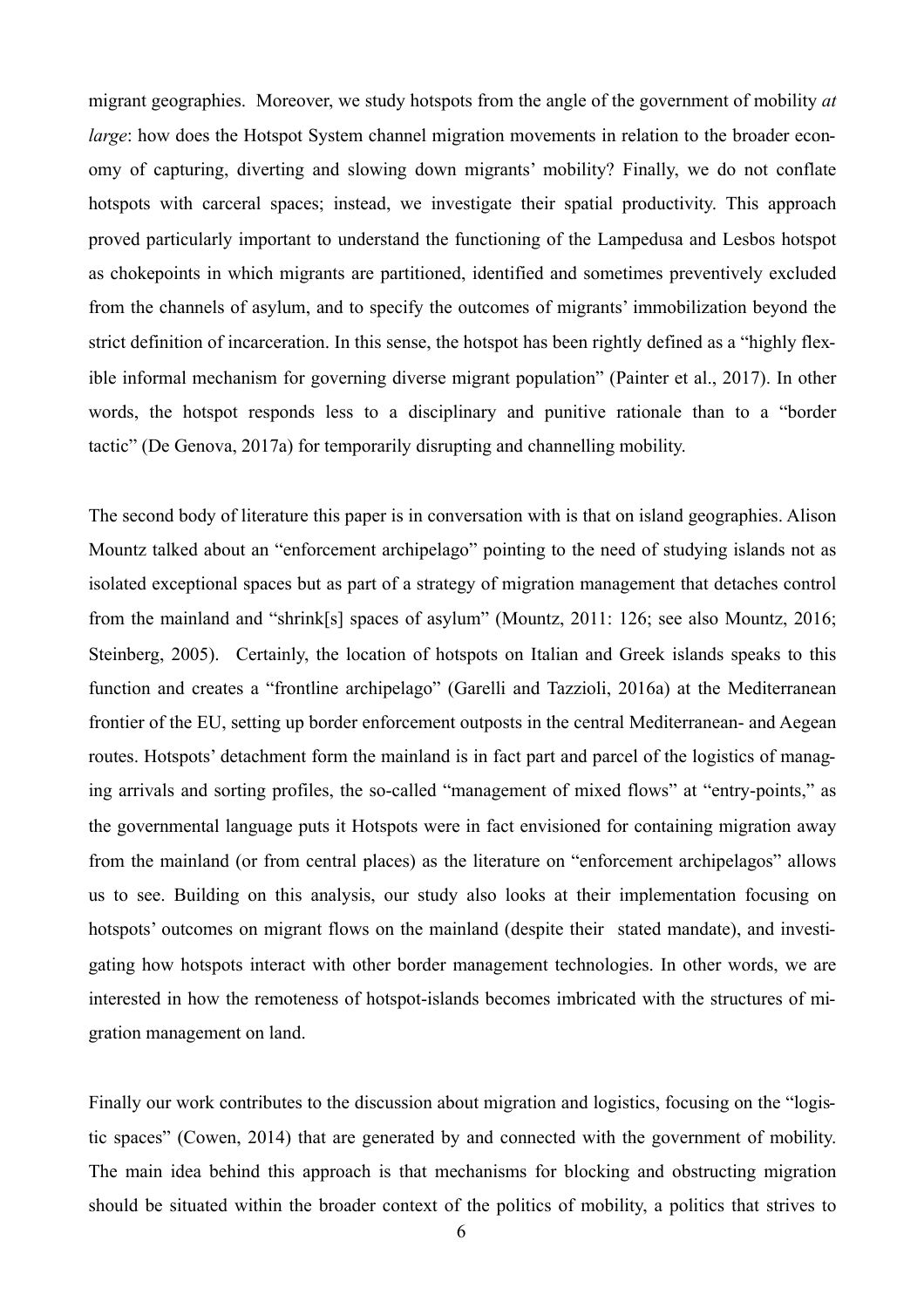channel, control, and select movements (Biao, Lindquist, 2014; Mezzadra, 2016; Mezzadra, Neilson, 2013; Popescu, 2015). Our contribution to this conversation focuses on the nexus between logistics and migration *containment*. We argue that containment is one of the main effects produced by the chokepoints and channels that the infrastructure of migration management—in its hotspot approach—institutes, and that such logistics of containment is a governmental response for obstructing migrants' autonomous movements and for taming and dividing migrant multiplicities. The infrastructure of containment we refer to is not only limited to a repressive strategy (e.g., mechanisms for stopping and pushing-back10 migrants), but refers also to various forms of "entrapment" (legal, existential and spatial) that result from mobility control mechanisms like the hotspots. Thus, we engage with hotspots' spatial productivity more than simply sign-posting them as markers of a repressive strategy.

#### *A Genealogy of Border-Hotspots*

"Hotspot" is not a new term in the EU lexicon, and in fact it did not appear for the first time in the European Migration Agenda of 2015. The word "hotspot" has long been used for designating different types of critical border sites, including zones targeted for security, military, and military-humanitarian interventions. Back in the early 2000s, in fact, the EU introduced the term "hotspots" in policy conversations addressing crime and natural disasters, long before its deployment in the field of migration. It this early use, European agencies like Europol, for instance, referred to "logistical hotspots" to indicate critical criminal sites that allowed "illicit" transfers of people and goods. In the field of migration, the nomenclature of smuggling hotspots was introduced in discourses about "illegal" migration and smuggling activities. For instance, the 2009 NATO Report on migration in the Mediterranean, Sicily and the Strait of Gibraltar talked about "hot spots for illegal migration", referring both to unauthorized migrant crossings and smuggling centres<sup>11</sup>. In this context hotspots describe both the "hot" places of migrants' and refugees' entry into the EU, and the logistics of mi-

 $10$  The push-back operations performed by the Turkish coast guard under the EU-Turkey deal for hampering migrants from reaching Greece are a case in point.

<sup>11</sup>http://www.nato-pa.int/default.asp?SHORTCUT=1858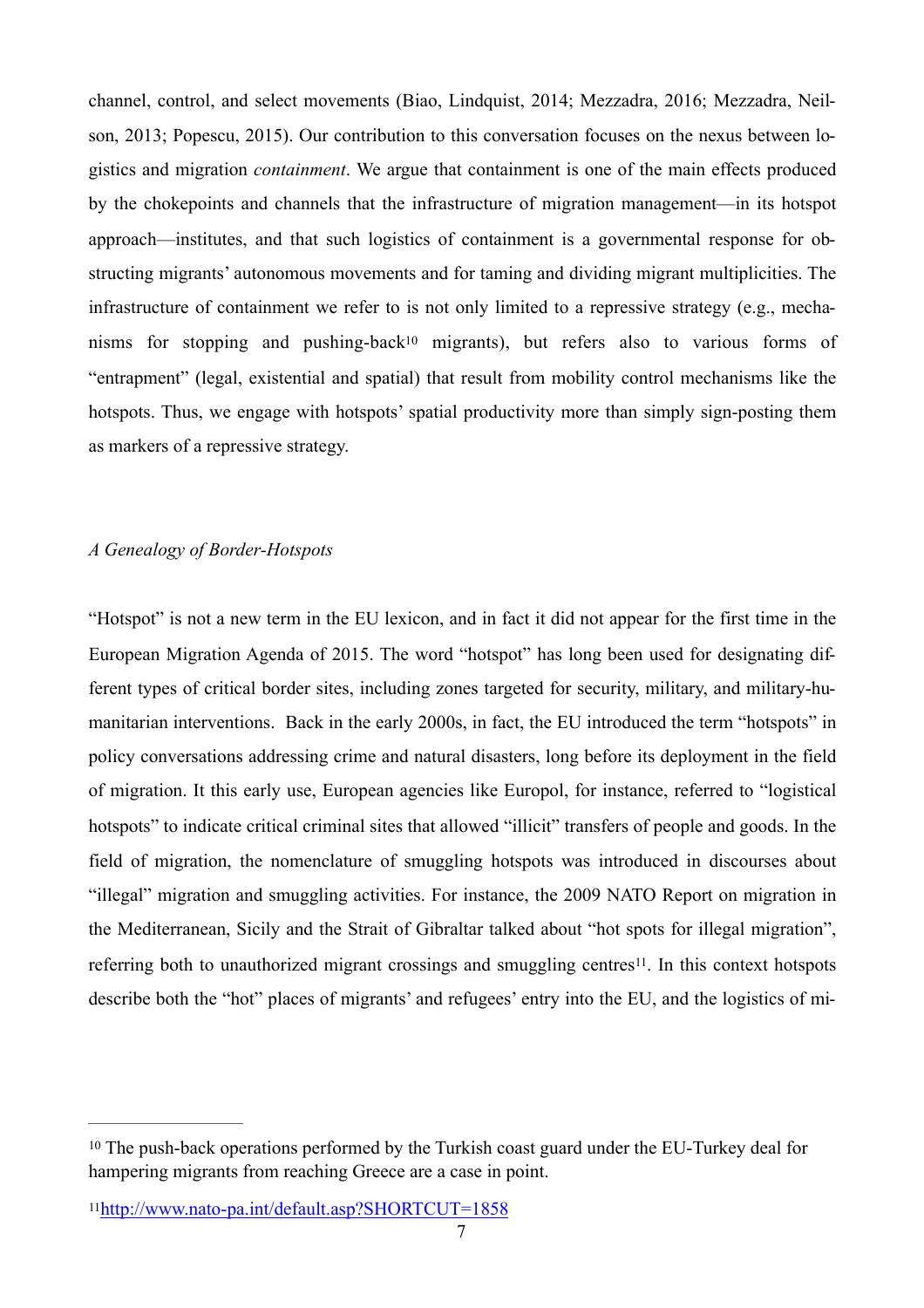grants' journeys, and smuggling sites inside and outside Europe.<sup>12</sup>. Even some third-countries are named smuggling hotspots—e.g., Egypt was recently labelled as the new smuggling hotspot by Frontex $13$ .

As part of this genealogy,, it is also important to trace the historical-political background of the Hotspot System, and to highlight its internal frictions (between member states, the EU and European agencies), as well as the the multiple political and legal paths that led to the implementation of Italian and Greek hotspots. Keeping both the discursive and historical-political background in mind, three areas emerge as relevant to the hotspot genealogy we trace here: hotspots should be studied in relation to migration smuggling hubs, hosting systems for asylum seekers, and member states' disobedience against the EU identification standards. "Migration smuggling hubs" is the designation used by Frontex to indicate critical migrant routes that are object of governmental concern. In its 2012 Risk Analysis—so three years before the EU Agenda on Migration—Frontex talked about the Eastern Mediterranean route as "the undisputed hotspot for illegal entries to the EU"<sup>14</sup>, contributing to the securitarian approach to hotspots. The Italian hosting system for asylum seekers represents the second important pillar in the genealogy of the Hotspot System. In particular, Italy's restructuring of the reception system in 2014 constituted to some extent the material backbone for the implementation of the EU hotspot approach. In 2014 in fact Italy created new temporary reception centres called "CAS" (Centri di accoglienza straordinaria, Extraordinary Hosting Centres) to respond to migrants' increasing arrivals by spreading hosting functions across the whole Italian territory. This measure represented the humanitarian landscape against which hotspots infrastructures emerged: hotspots as a securitarian filter that would allow the access of some migrants to the Italian hosting system <sup>15</sup>. The third important component of this brief historical-political background of the Hotspot approach consists in the repeated frictions between Greece and Italy on the one hand, and

<sup>&</sup>lt;sup>12</sup> "Smuggling hotspots are located along the main migrant routes and attract migrant smuggling networks. These hotspots may be favourably located along routes where most migrants travel or may feature easy access to transport infrastructures used for illegal facilitation activities" (*Migrant Smuggling in the EU*, Europol Report, 2016)

<sup>13</sup> Fabrice Leggeri, the Director of Frontex, stated in an interview that "Egypt [is] now also beginning to be a country of departure. Frontex sees there a new Hotspot". (http://archyworldys.com/interview-frontex-director-leggeri-sees-eu-asylum-policy-failed/)

<sup>&</sup>lt;sup>14</sup>https://fullfact.org/wp-content/uploads/2015/09/general-press-pack-september-2015.pdf

<sup>15</sup>http://www.meltingpot.org/IMG/pdf/circolare\_gennaio\_2014.pdf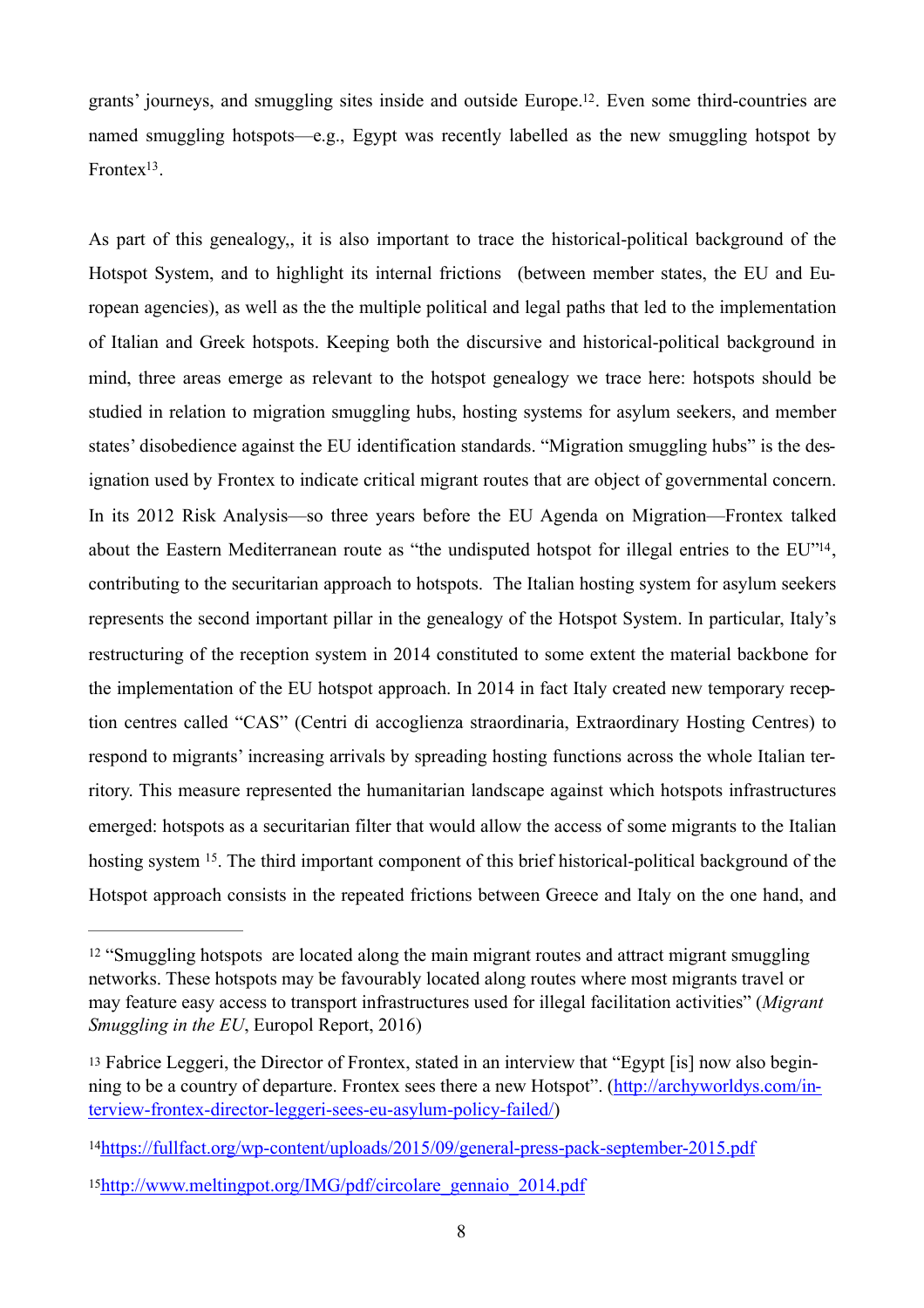the European Union on the other, regarding migrant identification procedures. In 2015 Italy and Greece were admonished by the  $EU^{16}$  for not having fingerprinted all incoming migrants between 2013 and 2014. The Hotspot System can be seen as the spatialization of the EU attempt to discipline Italy and Greece to comply with the EU identification procedures and forcing the countries to share the collected fingerprints in the EURODAC<sup>17</sup> database. As Wendy Brown has eloquently captured, "through the hotspots, the Juncker Commission pushes back against assertions of nation-state prerogative with EU technocracy and biopolitics; its agencies regain EU control over immigration to Europe and control over the migrants themselves" (Brown, 2017: 3). Building on this genealogy of the EU implementation of flexible infrastructures called "hotspots" on both a discursive level (the EU hotspot-lexicon that designates critical sites) and within the field of migration governmentality (the political ground and the "antecedents" that paved the way to the Hotspot System) we can now move to the analysis of the Lampedusa and Lesbos hotspots.

# *Illegalization on the Spot in Lampedusa*

We start our journey across the hotspots' landscape from Lampedusa island, the southernmost tip of Europe, the island-mark of the central Mediterranean route into Europe, and the first hotspot to be opened in September 2015 with the idea that it would work as a model for all others. The first year of the Lampedusa hotspot was a time of experimentation with the flexible structure and multiple mandates of the hotspot. The Lampedusa hotspot is located in a hollow in the central part of the island on military premises. The Contrada Imbriacola facility that now hosts the hotspot has been serving several functions over the years—from first aid centre, to hosting centre, and now hotspot. How do migrants end up at the Lampedusa hotspot? When the hotspot opened migrants tended to land at Lampedusa as part of Operation Triton, the EU border enforcement operation led by Frontex that started in November 2014. Upon disembarkation in the small harbour of Lampedusa migrants are moved to the hotspot where the Italian police and Frontex officers perform those identification procedures that are the defining feature of hotspots as heightened mechanisms of border surveillance and technologies for filtering mixed flows at entry. How does the hotspot mandate for the

<sup>&</sup>lt;sup>16</sup>http://www.repubblica.it/cronaca/2015/12/10/news/migranti eurostat in italia 91 prime richieste\_asilo-129161067/

<sup>17</sup> EURODAC is the EU fingerprint database established in 2003. It stores fingerprint data about applicants for international protection; irregular border crossings and unauthorised entries; unauthorised stay of third-country nationals.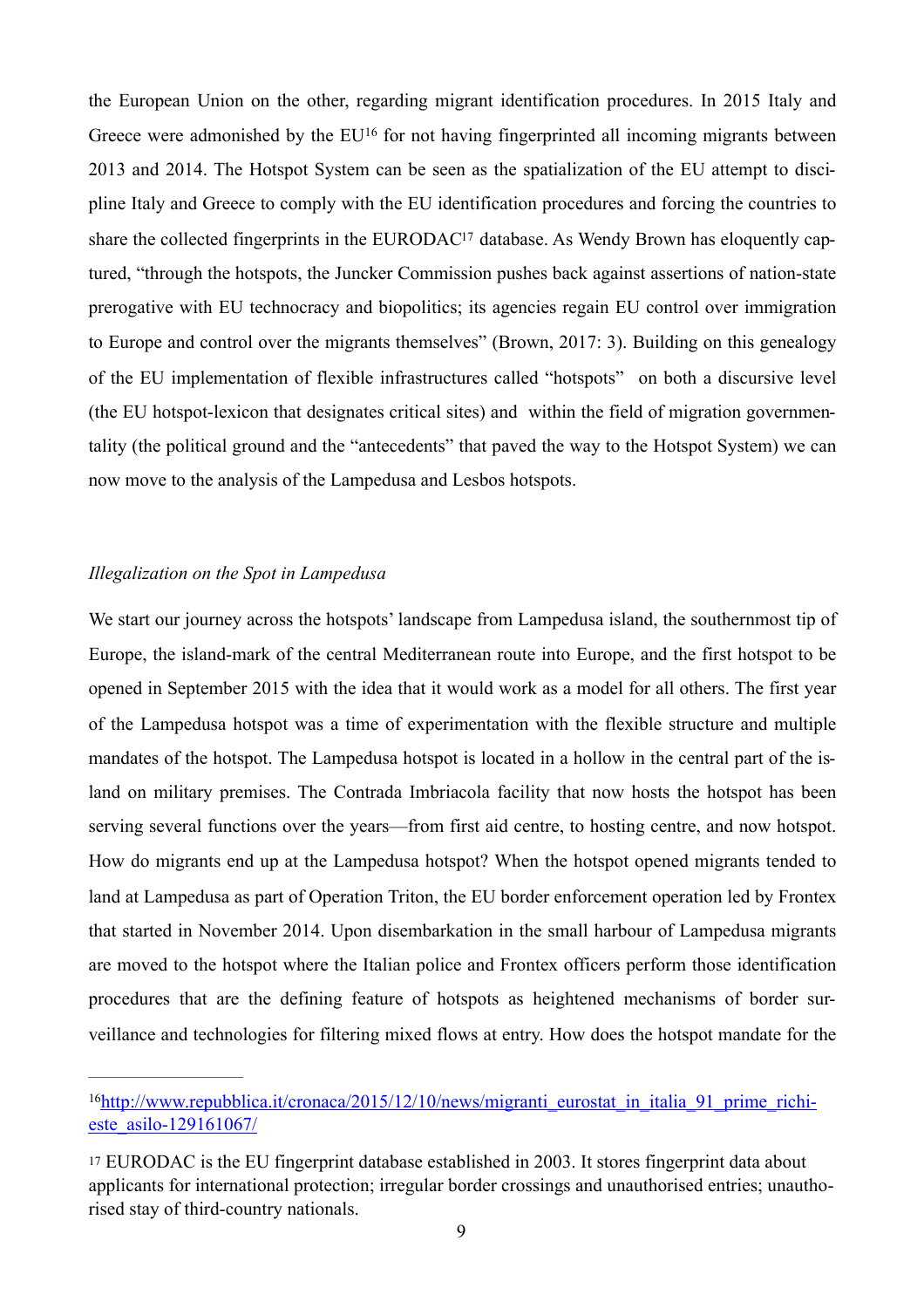full identification of incoming migrants actually play out at Lampedusa? Which geography of mobility does it create for migrants and refugees—which diversions and disruptions of their mobility does this mechanism perform? More than technologies to enhance security, identification procedures perform a preventive illegalization and often result in forms of *punitive entrapment for some migrants on the island.* 

Let us first focus on preventive illegalization practices via screening procedures. As part of the Lampedusa hotspot procedure at its outset, all incoming migrants received an Italian Home Office questionnaire bearing the question, "What is the reason for your being in Italy?" with four options to choose from: "poverty," "family reunification," "work," or "other reasons." Until March 2016<sup>18</sup>, war and persecution were not explicitly listed options and had to fall under the rubric "other"—an odd bureaucratic choice for a form meant to discern refugees from economic migrants (Garelli and Tazzioli 2016a). Migrants, activists and hotspot workers we interviewed, report that police officials often filled in the document for migrants, ticking the box that would decide their destiny (either protected refugees versus destitute undocumented economic migrants) simply based on migrants' country of birth, and only allowing Eritreans, Syrians, and Iraqis —those eligible for the EU Relocation Programme—to start the asylum procedure. All others, including large numbers of people coming from West African countries, were instead *illegalized on the spot:* they were excluded from protection mechanisms and classified as undocumented economic migrants.

What happened to these illegalized people during the first months of operation of the Lampedusa hotspot? They were officially asked to leave the country within seven days through an expulsion order called "7 days decree" and asked to leave the national territory, implying that they should pay for their own removal. Thus the hotspot mechanism produced a large population of illegalized people on the national territory, living in destitution in Italy or across Europe. Those whom the Lampedusa hotspot did not classify as eligible for protection ended up remaining on the European territory as migrants, irregularised by the workings of the hotspot system itself. Here we see how the filtering mechanism envisioned as part of the securitarian approach of the hotspot results in internal flows of undocumented migrants, staging an uncanny implementation of the securitarian mandate

<sup>18</sup> The Home Office introduced the option "asylum" subsequently, due to the criticisms of Italian NGOs and journalists.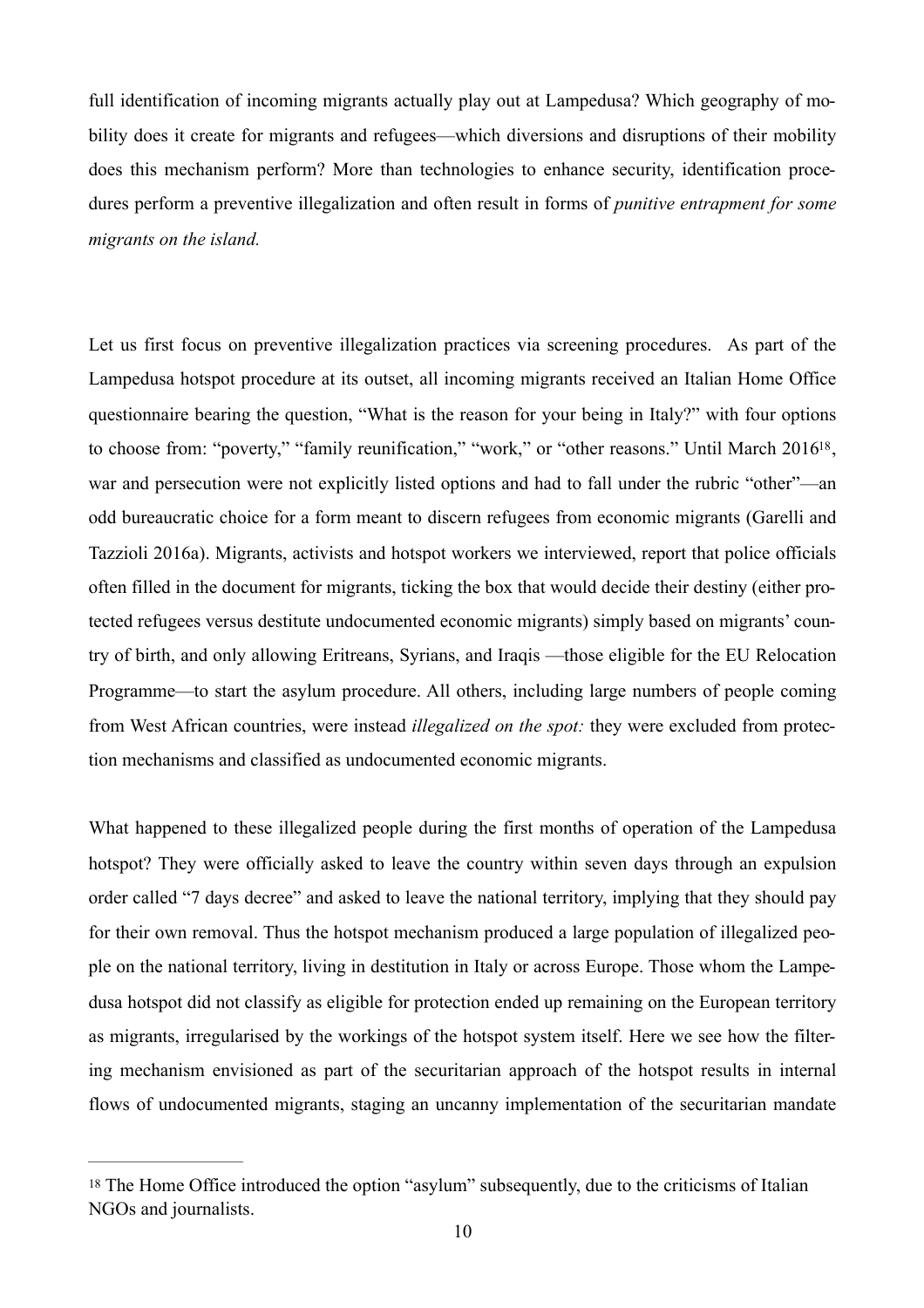for full identification. Hence, the hotspot is not only a mechanism to prevent most people from accessing the asylum procedure; it is also an instrument that results in adverse incorporation processes on the national territory, invisibilizsing migrants' presence. The few accepted as asylum seekers are either forced to claim asylum in a country where they don't want to be (Italy or a third country not of their choice); those labelled as non eligible for international protection end up living destitute lives, as undocumented migrants in Italy or elsewhere in Europe.

The Lampedusa hotspot has also been performing a sort of punitive entrapment of migrants on the island: indeed, refusing being fingerprinted for migrants would imply relinquishing the freedom to decide where to claim asylum in Europe<sup>19</sup>. While this refusal jams the swift screening system of the hotspot frontline (Garelli and Tazzioli 2016b), the spatial outcome onto migrants' lives is that those who refused to be fingerprinted ended up stuck on the island, trapped there for their non compliance with the hotspot regulations. For instance, a group of 250 migrants, mainly Eritreans, who arrived at Lampedusa on November 5 and December 4, 2015, refused to be fingerprinted and organized a protest on December 17 to claim their right to choose where to seek asylum in Europe. Migrants who resist fingerprinting procedures at the Lampedusa hotspot end up in a spatial trap: they don't have access to the protection system and are indefinitely detained on Lampedusa, far away not only from their aspired-to refuge, but also from the mainland. Ten of the 250 migrants who refused to be fingerprinted, were still on Lampedusa after three months since their arrival, while the others were transported to Sicily, having finally given their fingerprints out of exhaustion or as a result of the use of force on the part of the police20. Few months later, we met few of them in the French city of Marseille, trying to reach Calais passing through Paris.

#### *Greece: From Space of Transit to Space of Containment*

The role of Lesbos Island radically changed since the inception of hotspot and during its first year of operation. Given its proximity to the Turkish coastline, Lesbos has been a landing place for peo-

 $19$  They would relinguish the freedom to decide where to claim asylum: either as they would be forced to claim asylum in their country of first entry (Italy) as per Dublin III regulations; or because they would be assigned to one of the Relocation Programme countries as decided by officials.

<sup>20</sup> A possible "recourse to the use of force" in ensuring migrants' fingerprinting is indicated in the EU directive released on 15 December. Yet, as stressed by Fulvio Vassallo Paleologo of the Legal Clinic of Palermo, "recourse to the use of force in fingerprinting procedures has no legal ground."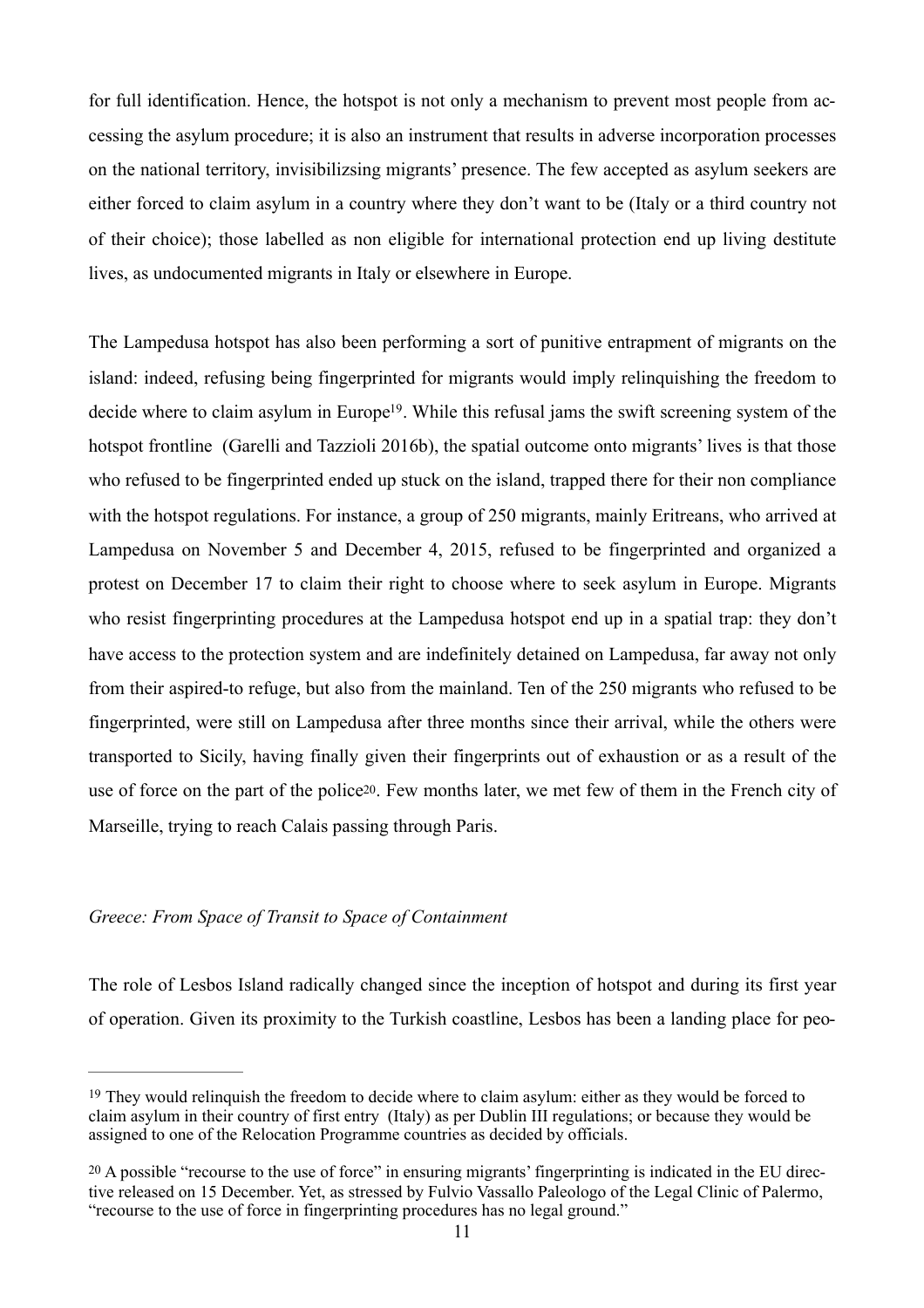ple trying to cross the Mediterranean into Europe via the Aegean Sea. This function persisted also during the first months of the hotspot, when migrants were processed at differential speeds depending on their nationalities and were generally let go to the Greek mainland. But the transit-point function of the Lesbos hotspot rapidly ceased and Lesbos became a hotspot-island with an explicit containment and border enforcement function. This transformation of the Lesbos hotspot into a mechanism of capture that directly affects migrants' lives is one of the most visible outcomes of the EU-Turkey agreement, and of the EU effort to stop migrant movements across the Aegean sea.

Let us first focus on the first months of operation. The Moria hotspot in Lesobs opened in October 2015, and worked as a centre of first identification more than as a space of detention until March 18, 2016, when the EU-Turkey deal was approved. During the Moria hotspot's five months of operation, identification procedures were a preliminary step that would grant migrants a permit to legally reside in Greece for either six months (Syrian nationals only) or one-month (all other nationalities). This permit would allow them to get a ferry ticket to Athens and hence move on with their journey to other European countries along the Balkan corridor. During this initial period migrants' fingerprints taken inside the Moria hotspot were not transmitted to the Eurodac database. Yet, even in this initial stage, the hotspot system worked as a selective and flexible mechanism, staging, for instance, a specific treatment for the nationals of North African countries (e.g., Tunisia, Algeria, and Morocco) starting from November 2015. Labelled as 'North African migrants' by Greek authorities, these people were in fact subjected to immediate detention. During the same time-period, Pakistani migrants were also excluded from the free ride to the mainland and from the channels of asylum by a political decision that dates back to the beginning of 2016 (Tazzioli, 2016b). Pakistani migrants usually refuse to claim asylum in Greece, aware of the likelihood of a rejection and aware that asking for international protection corresponds to a form of *humanitarian containment*: "the asylum application process, for them, was experienced as immediate detention" (Spathopoulou, 2016). However, due to the lack of detention capacities in Lesbos, most of them were not identified by the Greek police.

During these first months a spatial hieararchy was established on Lesbos between those migrants UNHCR considered "vulnerable subjects" and all other migrants. The first group was sent to the Kara Tapé camp in Lesbos, forced to live in containers but having the possibility to exit the camp during the day. The second group was held in the Moria hotspot. During a visit to Kara Tapé camp in April 2016, Martina Tazzioli observed that most people hosted there (639 at that time) were Syri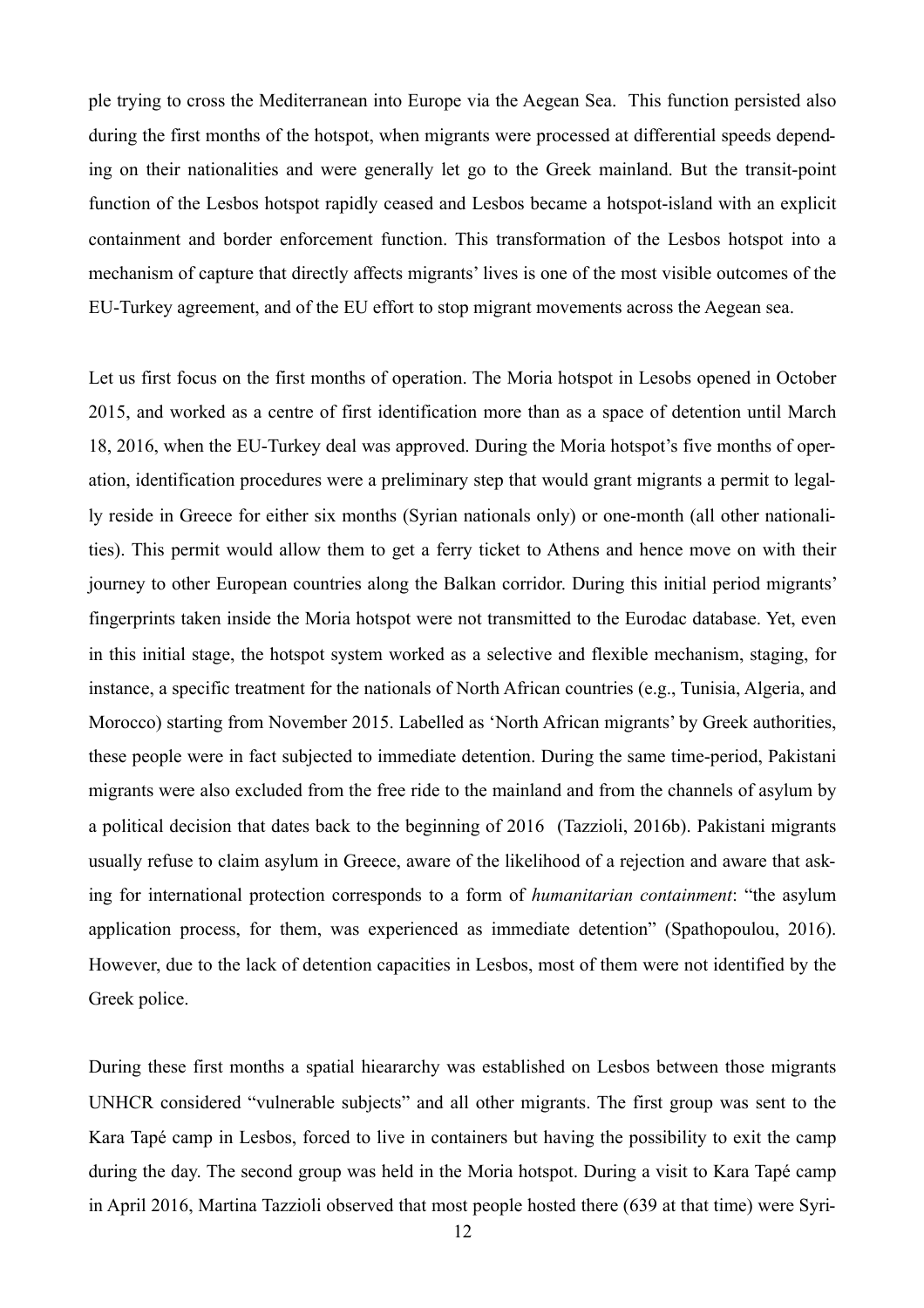an families. As we went back to visit the camp in July 2016 we observed a similar composition of Syrian families. Vulnerability and nationality cannot, in fact, be fully disentangled from one another. It can be argued that the former is always inflected by the latter, and changes according to the geographical and political context.

The transformation of Lesbos from a dock-and-go site to a space of differential containment is the outcome of two interventions of border politics restructuring that occurred in the span of just a few months, from November 2015 to March 2016. The first one is the *trickle-down effect* produced by the progressive border closure along the Balkan route, starting from North (Slovenia) and moving on southward (Macedonia). A first access restriction at the Greek-Macedonian border (Idomeni) was put into place on November 19, 2015, when Macedonian authorities established an exclusionary criterion for accessing the country based on nationality: only migrants coming from Iraq, Syria and Afghanistan could enter Macedonia. The second intervention consists in the implementation of the EU-Turkey Deal signed on March 18th, 2016, and preceded by negotiations between the EU and Turkey at the end of February that were re-launched after several months of stalemate (when Turkish President Recep Tayyip Erdogan, threatened to send migrants to Europe as "human bombs").

The transformation of Lesbos into a space of containment, we argue, should not be read through the lens of the prison-island or carceral site. Far from being sealed spaces or zones of total detention, the governmental spaces for identifying, containing and selecting migrants (including hotspots) are crisscrossed by multiple movements and formed by differential circuits and channels of mobility. The nationality-based principle for managing migrants' presence on the island we mentioned above is a case in point. Moreover, some were allowed to leave the island relatively quickly; others remained blocked there for months; and some migrants were forcefully removed and brought back to Turkey. The hotspot, in fact, is not a monolithic space simply established to enclose and stop migrants' mobility: it multiplies migration profiles and differentiates migrants' juridical profiles. To put in a nutshell, hotspots are procedures for channelling mobility and dividing migrant multiplicities, more than detaining an indistinct group of migrants in a detention facility. As Doctors Without Borders remarked in an interview, the effective partitioning function of the hotspot started when Lesbos ceased to be a space of semi-autonomous transit to the mainland: "soon after the opening of the hotspot, Lesbos functioned as a space of first landing and as a space of transit for almost all mi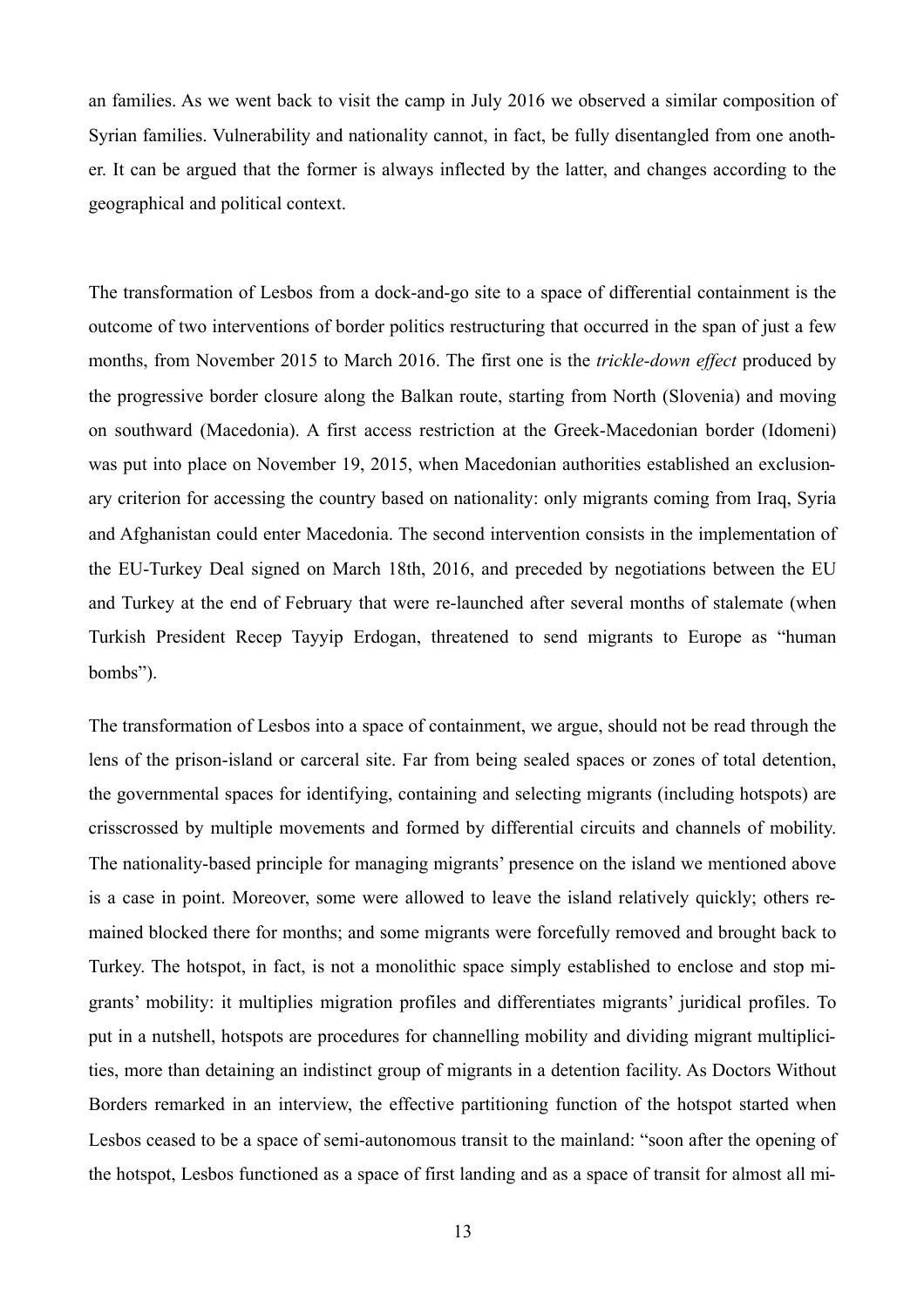grants, in a quite homogenous way. With the first restrictions made on a nationality basis—and in a more consistent way with the implementation of the EU-Turkey agreement—Moria became a space where migrants started to be subjected to multiple divisions and bureaucratic steps $"21$ .

In this reorganization it was not only *the temporality of control* of the hotspot that was reshuffled (from relatively quick transits to a more prolonged and more indefinite block). Also the number of channels, steps and categories for regaining control over migrants' mobility multiplied. The *logistics of the Hotspot System* in Greece is sustained by the multiplication of temporal borders, as a series of deadlines and time lapses that ultimately function as measures for further restricting the access to relocation procedures and to the asylum process $22$ .

Algerians, Moroccans, Tunisians, and later on also Pakistanis were targeted for arrest and were prevented from leaving the island, even after they obtained the one-month temporary permit. Few people were actually apprehended and the illegalization of Pakistani migrants was managed rather through a different type of *twofold trap*: the trap of asylum and a spatial trap. That is, those who decided to go to the hotspot to be identified in order to be eligible to submit an asylum claim were immediately detained inside the facility. In this respect, the centre started to operate as a closed facility for Pakistanis only. Migrants from other nationalities were *de facto* trapped there due to the geographical boundaries of the island and the denial of the special permit needed to travel to Athens by ferry.

From a space of transit, the Hellenic peninsula became a site of containment where migrants are partitioned and divided. Similarly, many transit zones in Greece— like, for instance, the Terminal 1 of Pireus port —were transformed into spaces of control, identification and indefinite wait for migrants. The concomitance of these two routes' closures—i.e., the Balkan corridor and the sea route from Turkey to Greece—produced a situation where relocation became the only possibility for migrants to move away from Greece.

The Lesbos hotspot and the changes that occurred after its opening had a considerable impact on the spatial economy of migrants' arrivals. Yet, the redefinition of the geographies of migrant sea jour-

<sup>&</sup>lt;sup>21</sup> Interview with the coordinator of Doctors without Borders, April 13, 2016, city of Mytilene, Lesbos.

<sup>22</sup>A series of deadlines and intervals determines and impacts on migrants' geographies. Only migrants who arrived before the EU-Turkey deal, i.e. before March 20, 2016, are eligible for relocation; Iraqi citizens could apply for relocation only until July 1, 2016; the pre-registration procedure for asylum seekers was conducted between May and the end of July 2016, and concerned only those migrants who arrived between January 1, 2015 and March 20, 2016.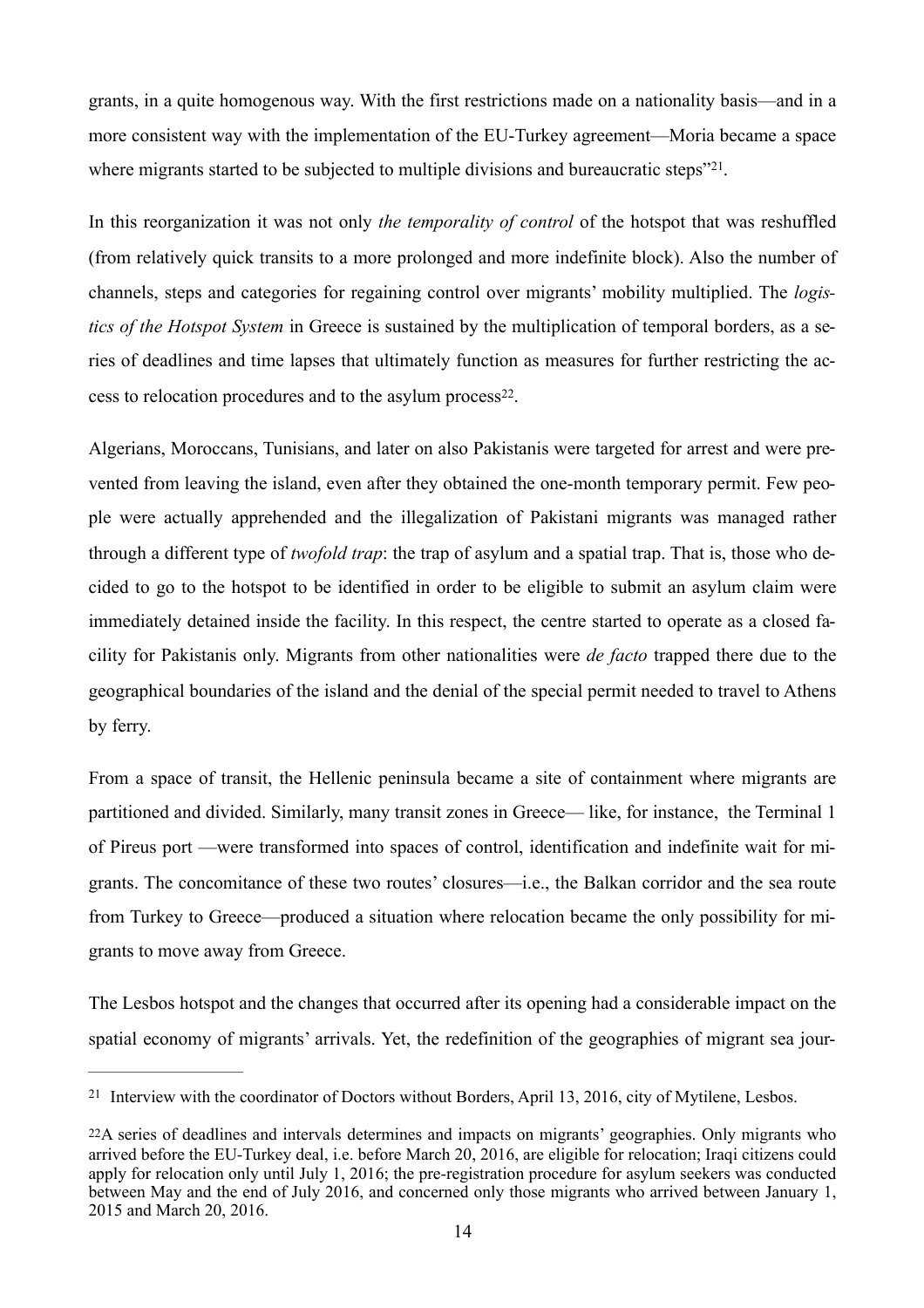neys to Lesbos cannot be entirely grasped if we narrow the focus to the Greek shores only. The spatial economies connected to the hotspot should be analysed together with the strategies of mobility containment put into place as a result of the EU-Turkey Deal and that enacted primarily by the Turkish Coast Guard. The number of migrant arrivals in Lesbos dropped from 1,400 to 70 per day in the span of few weeks, between the end of March and early April 2016. In turn, this produced transformations in the geographies and economy of migrant crossing. Due to the constant patrolling of the Turkish Coast Guard, migrants tended to arrive in the Southern part of the island, and no longer in the Northern one, that, while closer to the Turkish shore, was more heavily controlled. Simultaneously, because of increased likelihood of push-backs before migrants would reach Greece, smugglers changed approach. As a volunteer of the Spanish rescue organization Proactiva told us, "smugglers in Turkey now sell a sort of three-attempts tickets for \$1000. This can be used three time by the same person to try to reach Lesbos, as a response to the increased possibility to be intercepted at sea and returned to Turkey"<sup>23</sup>.

## *From Hotspots to Channels*

Conceived as a site of mobility disruption, the hotspot represents a complex set of infrastructures, identification procedures, logistical nodes for managing migrants' landing and regaining control over migration movements. Up to now, we have shown how the Hotspot System impacts on migrant lives and geographies, producing a population of illegalized migrants on the territory, multiplying migration profiles through the implementation of temporal borders and generating effects of spatial confinement. Yet, as explained in the Introduction, the modes of containment produced by the Hotspot System are not limited to physical entrapment on the islands; rather, they also entail forcing migrants to undertake convoluted geographies. These are the *deferred containment effects* performed by the Hotspot System. They take place and become visible in sites that are spatially dislocated from hotspot infrastructures. Simultaneously, the channels of the Relocation Scheme depart from the hotspots. Thus, the hotspot's bottleneck function should be seen not as a blind alley but as an exclusionary filter for slowing down access to institutional channels of departure.

The Relocation Scheme was launched in simultaneity with the Hotspot Approach in the European Migration Agenda. It was in fact conceived as a EU programme for transferring "persons who are in

<sup>23</sup> Interview with Pro Active volunteer, July 20, 2016, Monteolivo, Lesbos.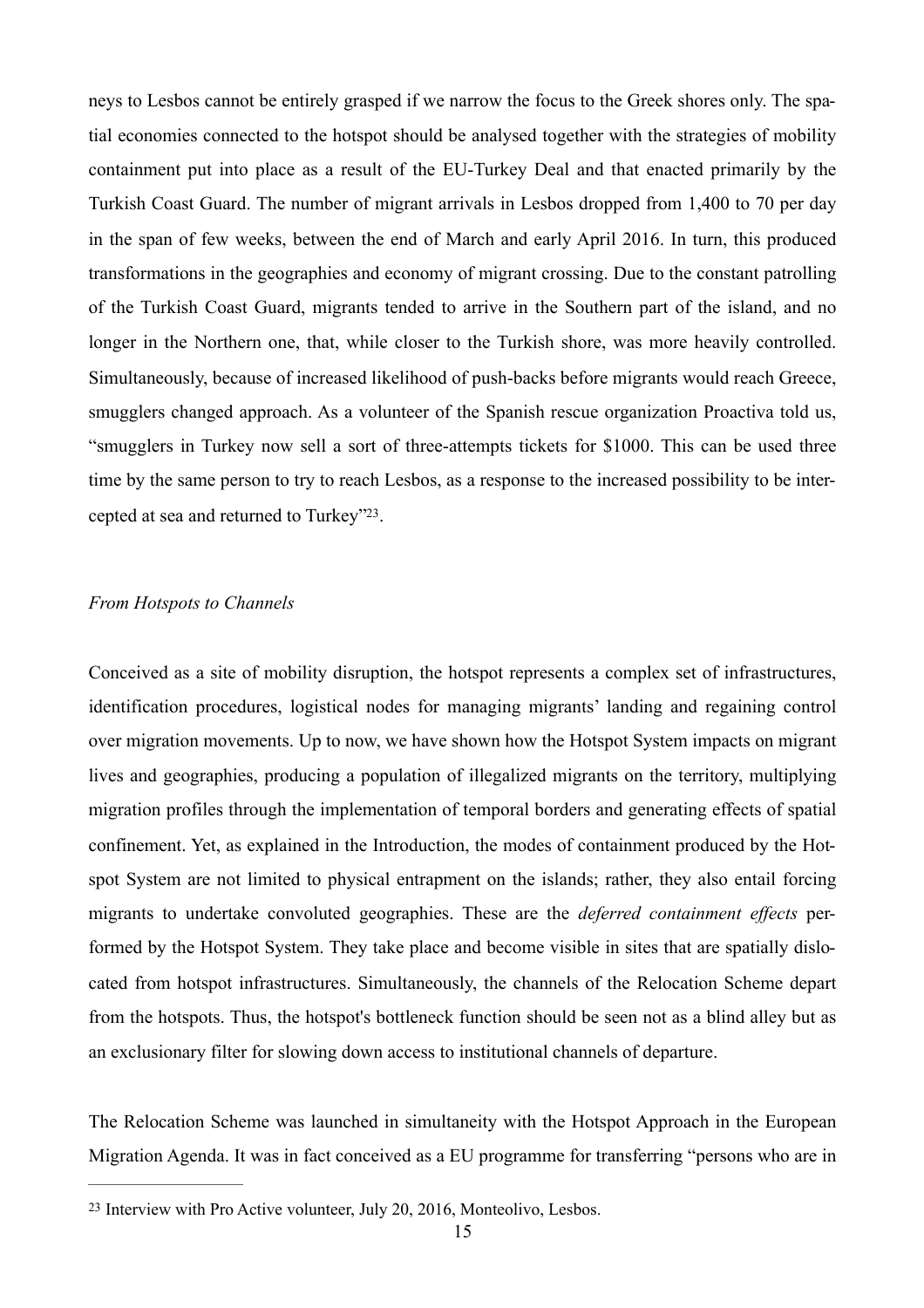need of international protection<sup>'24</sup> from Greece and Italy to other member states, hence in direct connection with the hotspot filtering mechanism. However, the "need of protection" clause is not the only condition for entering the channels of the Relocation Scheme: the condition of being "at risk" is in fact fundamentally inflected by the nationality criterion. That is, only migrants whose nationalities register a recognition of their international protection claim above 75% (as part of EU countries' processing procedures) are eligible for Relocation<sup>25</sup>.

Channels are usually associated with transportation (of goods and people) and mobility, as well as with the logistics that moves commodities from one place to another. Embracing this terminology to explain the hotspot approach means calling attention to the spatialities that grow out of migration governmentality—i.e., the material logistics and the legal procedures through which states attempt to regain control over migration movements (Tsing, 2000, Neilson, Rossiter, 2010). As Sandro Mezzadra has convincingly argued, the "channelling and distribution of migrants through the intervention of both human actors and logistical infrastructures are crucial aspects of the process and dynamics of contemporary migration" (Mezzadra, 2016: 38). This is the perspective we engage with in this paper, as we study the logistical infrastructure that is in place inside and "around" the hotspot (from the moment when migrants land on hotspot-islands to the selective transfer to hosting centers), together with relocation channels instituted by the EU as the hotspot's twin policy. However, our focus on the *channels of migration management* is not meant to project the image of smooth spaces of migration control. Nor do we argue that these channels—established on a national level or as part of the EU political agenda—are actually working. On the contrary, our take on migration channels is connected to and built upon an analysis of containment effects: it is around such a nexus between channelling and containing mobility that our perspective develops. By speaking of "channels" our goal is also to point to an overlooked aspect in analyses about the logistics of trade and human mobility. Channels do not only *haul* mobility; they do not simply allow mobility to happen in a material sense. Channels also *steer* and *contain* movements. Channels contain and decelerate flows; they do not simply serve as the material infrastructure of circulation. More importantly, while the channels of trade circulation are devised for regulating and making efficient the circulation of goods, the institutional channels of migration mobility have been put into place for regaining

<sup>&</sup>lt;sup>24</sup>https://ec.europa.eu/home-affairs/sites/homeaffairs/files/what-we-do/policies/european-agendamigration/background-information/docs/2\_eu\_solidarity\_a\_refugee\_relocation\_system\_en.pdf

<sup>25</sup>https://ec.europa.eu/home-affairs/sites/homeaffairs/files/what-we-do/policies/european-agendamigration/background-information/docs/2\_eu\_solidarity\_a\_refugee\_relocation\_system\_en.pdf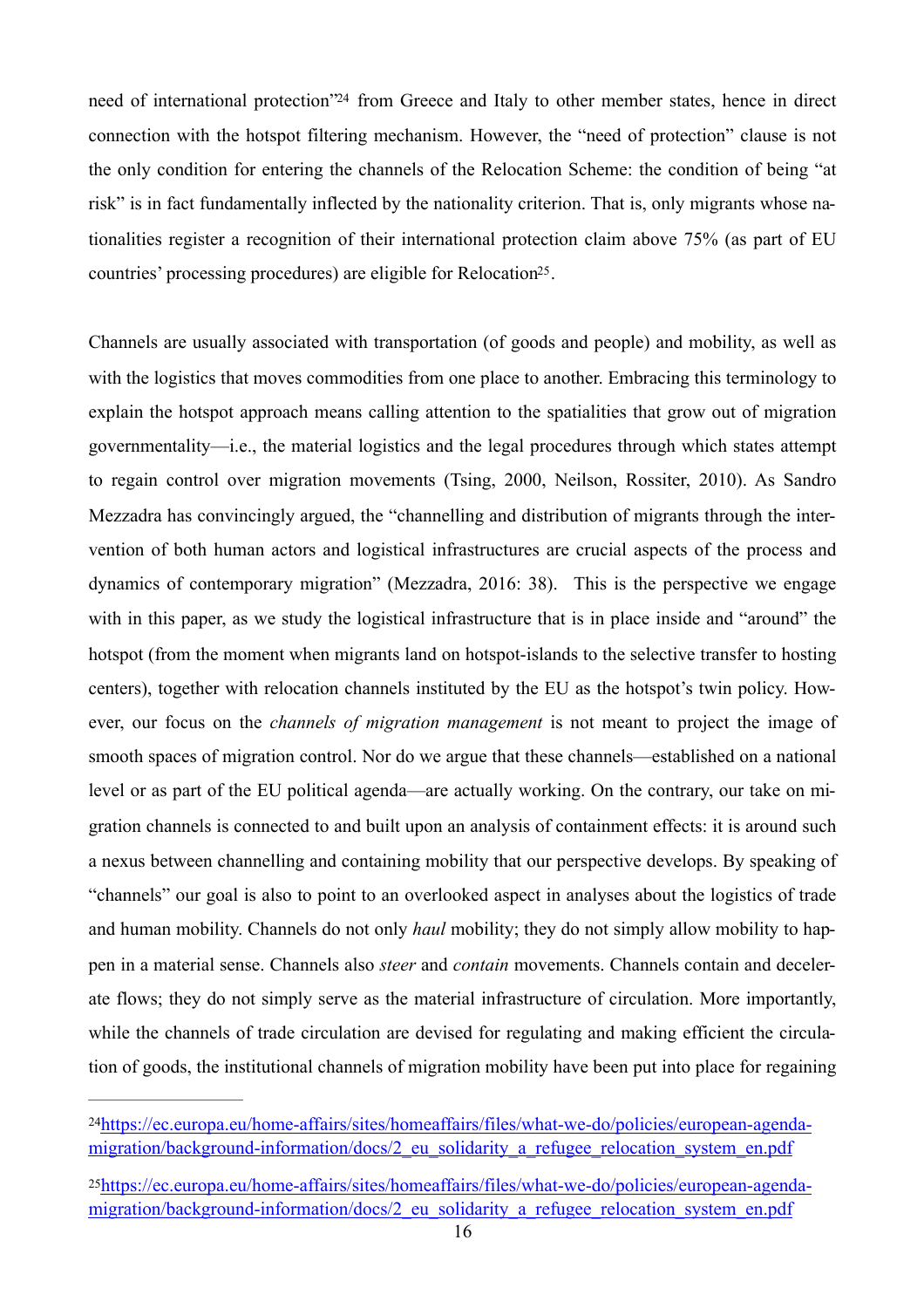control over migrant autonomous movements, producing blockages and introducing exclusionary partitions. Migration "cannot be stopped, only routed", Wendy Brown succinctly puts it, as it is glaring from the "intricate ad hoc network of spatial and governing technologies for diverting, channelling, policing, and governing migrant flows" (Brown, 2017: 3). Thus, we suggest that future research should further explore the mutual relationships between modes of containment, as techniques of mobility disruption, and the channels of migration governmenality, as ways for regaining control over unruly mobility and introducing exclusionary criteria of access.

Indeed, the channelling function of hotspots aim to decrease the intensity—quantitatively in terms of sheer numbers or qualitatively in terms of unruliness—of migrants and refugees' mobility (to and across Europe). The Dublin Regulation and the Relocation Programme stages forced stops (country of first entry) and forced mobility (relocation destination). Hotspots are sites where the first selection between those who are eligible for relocation and others is made. Thus, while the system actually strengthened the role of Greece and Italy as the buffer zones for the European core, it was officially presented as a mechanism for sharing the "burden" of the refugees across Europe—i.e, moving them around in a regulated and legal way from the places of first arrival to other member states. In reality, the slowness of the Relocation process and the reluctance on the part of many EU countries to take asylum seekers from Italy and Greece, together with the closure of the Balkan corridor and the suspension of Schengen in six member states<sup>26</sup>, have amplified the role of Greece and Italy as frontier spaces of containment, outposts where migrants' are blocked at the Mediterranean frontline and circulation across the European space is contained (Kasparek, 2016).

It is important to mention that many migrants who were considered eligible for the Relocation procedure finally refused it27. What the EU promoted as a safe route towards Northern European countries, actually resulted in the impossibility for migrants to choose where to claim asylum. In other words, the "safety" of the (exclusionary) channels of relocation represented a material obstruction to migrants' right to choice. Hence "protection" started to appear as a synonymous of capture for some migrants, i.e., in their *being moved* and *channelled* by state policies. At the European Asylum Support Office (EASO) Headquarters in Athens officers confirmed that, indeed, "when the reloca-

<sup>&</sup>lt;sup>26</sup> Austria, Denmark, France, Germany, Norway and Sweden.

<sup>27</sup> The number of migrants who refused to apply for the relocation scheme is not available. These refusals are not officially counted by UNHCR or national authorities. Yet, through the interviews that we conducted with local institutions, with Easo officers and with migrants in Lampedusa and in Lesbos, migrants' refusal was a quite common practice during the first year of the implementation of the hotspots.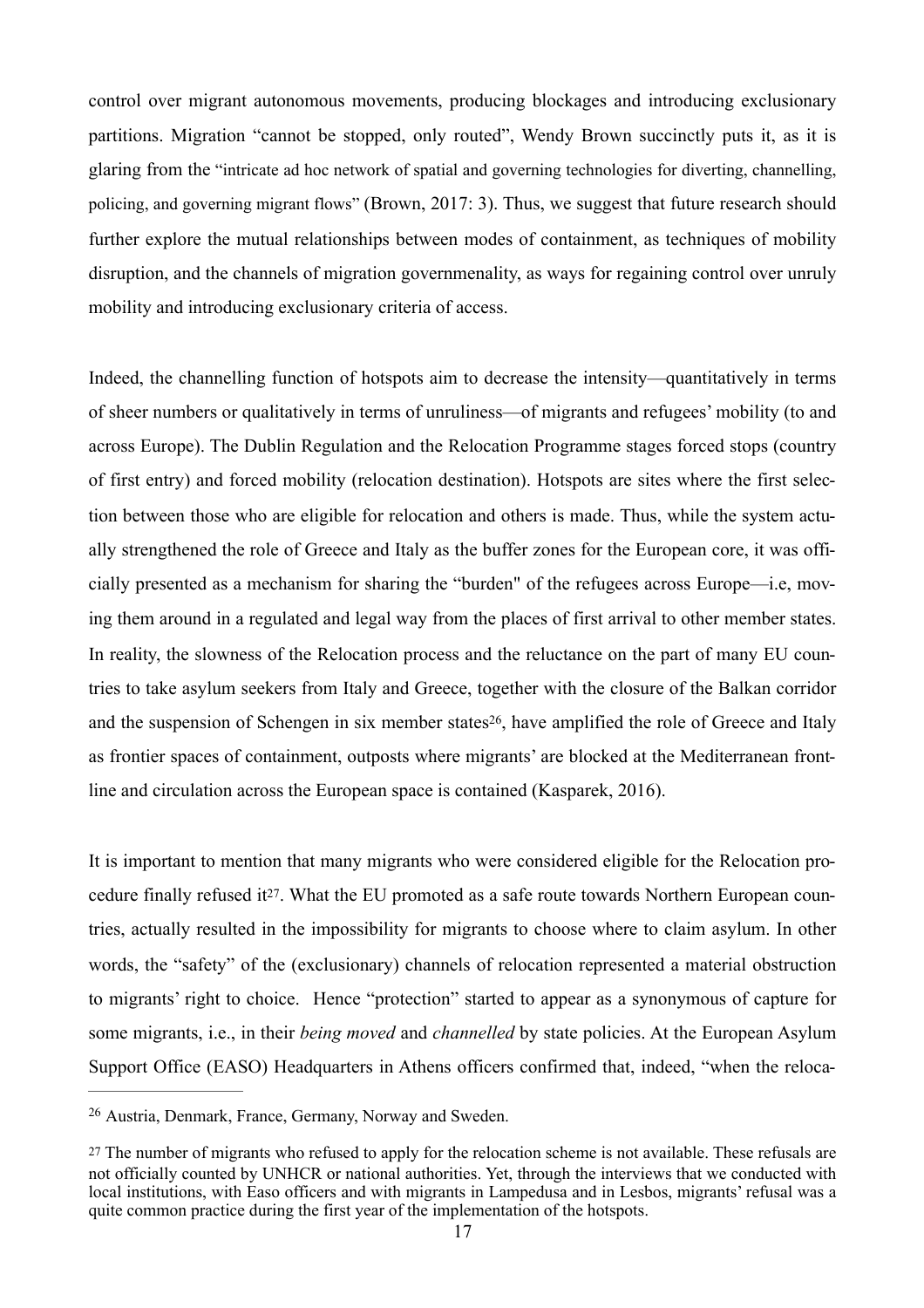tion started, it was presented to migrants as a way to continue their journey safely; yet, the majority preferred to do that in an autonomous way. Only after realizing that they were stranded in Greece with no alternatives, Syrians opted in mass for relocation"<sup>28</sup>.

The EU "fear" of migrants' secondary movements should be read in light of the Hotspot System and of the effects of containment that it generated. "Secondary movements" is the expression used by the EU to designate migrants' autonomous movements outside established governmental channels and against the forced geographies of Dublin Regulations<sup>29</sup>. The consequence of the obligation for Italy and Greece to fingerprint (enforced through the presence of Frontex officers inside the hotspots) was that migrants ended up trapped in these countries, if not physically at least legally, due to the implication of the Dublin Regulation<sup>30</sup>. At the same time, the slowness and the exclusionary character of the relocation procedure together with migrants' will to choose the country where to claim asylum, compelled many migrants to decide to move on towards Northern Europe in an autonomous way. Thus, the confinement to Southern Mediterranean countries of entry produced by Dublin Regulations was not mitigated by the implementation of the Hotspot System. Rather, it was enhanced, due to the tightening of identification procedures and the forced "disciplining" of Italy and Greece in sending the fingerprints to Eurodac database. The domino effect of EU internal borders' closures and the crisis of the EU space of free circulation with the suspension of Schengen in six countries further exacerbated the obstruction of relocation channels: not only migrants are subjected to the geographical restrictions of Dublin in their possibility to claim asylum; their mobility inside the European space has become the target of the EU's struggle over "secondary movements".

In order to show how the Hotspot System disciplines migrants' unruly geographies, by producing effects of containment beyond detention—the perspective we introduced in the first part of the paper—we conclude on the multiplication of hotspot-like spaces and on the forced internal transfers from Northern Italy back to the hotspots. Since France's suspension of Schengen in May 2015, the

<sup>28</sup> Interview with Easo officers at Easo Greek Headquarters in Athens - July 22, 2016.

<sup>&</sup>lt;sup>29</sup> According to the *Asylum and Migration Glossary*, "in the EU context, secondary movement refers more specifically to those movements of an asylum applicant from one Member State to another which is caused purely by di preferences in reception conditions or in the applicable legal frameworks" (p.15).

<sup>30</sup> Even those who managed to escape could claim asylum only in the state where they had been fingerprinted at entry.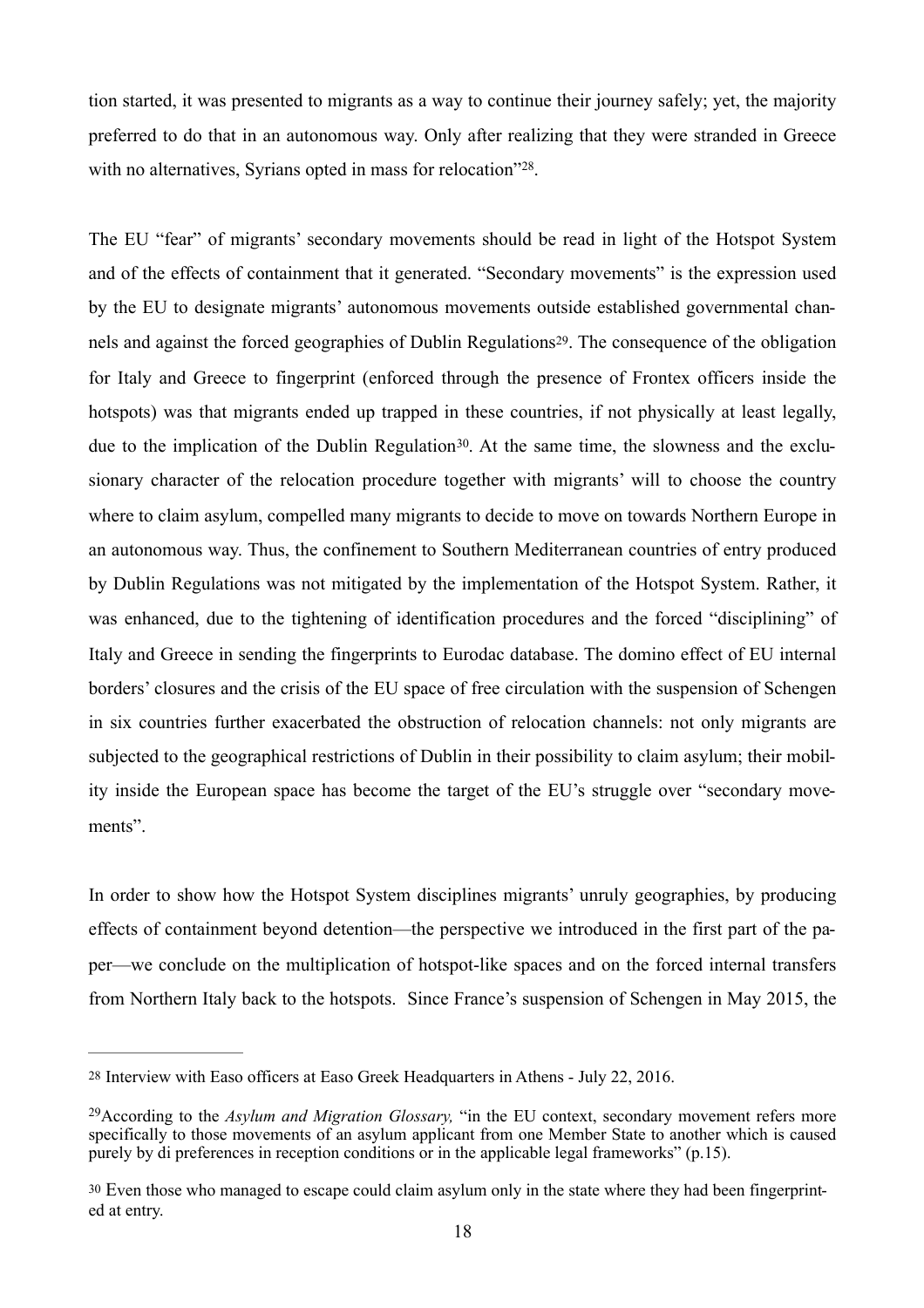Italian city of Ventimiglia has become an unofficial chokepoint for migrants heading to France and the the UK. Ventimiglia is the closest Italian city to the French border, and together with Calais it is one of the main border-zones that mark and slow down the way to the UK for migrants arrived in Italy. It is not by chance, in fact, that the Prefect of the Department of Civil Liberties and Immigration of the Italian Home Office cautioned against the possibility of reproducing "Calais in Ventimiglia"31. Ministry of the Interior Morcone put it even more crudely when he described Italian authorities' interventions at Ventimiglia as aimed at "lightening the frontier up," and redistributing people across the territory to avoid organized concentrations of migrants. Yet, unlike Calais, which has become primarily a site of indefinite strandedness and wait, Ventimiglia can be considered a space of transit—not in a linear South to North sense, but as a space where migrants' geographies become fragmented and where forced inverse routes take place. The emergence of Ventimiglia as a critical migration border-zone should be traced back to 2011, when France firstly suspended Schengen due to the sudden increase of Tunisian migrants who landed in Italy soon after the outbreak of the Tunisian revolution.

*Rail station of Ventimiglia, July 2016*. Migrants arrive in Ventimiglia, at the French-Italian border, daily. They come Milan, from Rome, or other Italian cities. In the city of Ventimiglia they can either go to the "temporary hosting centre" run by the Italian Red Cross, where will be able to stay only one week and will be identified (although not fingerprinted); or, they can opt to remain in the street, a choice often motivated by fears that the temporary hosting system could turn out to be a "humanitarian trap". Even if there is not an official hotspot, nor a detention centre there, the urban space of Ventimiglia has been working as a hotspot-like place, although with important differences with respect to hotspots in Southern Italy. For instance, Frontex and Easo officers are not there: identifications, preventive illegalization and racialized partitions are made by the Italian police. Migrants who refuse to go to temporary hosting centres are subjected to police identification procedures. Actually, the fact of being "hosted" in the temporary hosting centre is not a guarantee of not being apprehended in the streets. Most of the time, the partition between those who are tolerated on the territory and those who are transferred to detention centers or deported is made on the basis of the nationality: migrants from "North African" countries are left outside the hosting centre, and in a way they are excluded from the channels of the asylum.

<sup>31</sup> Prefetto Morcone's speech to the Italian Parliament, July 19, 2016.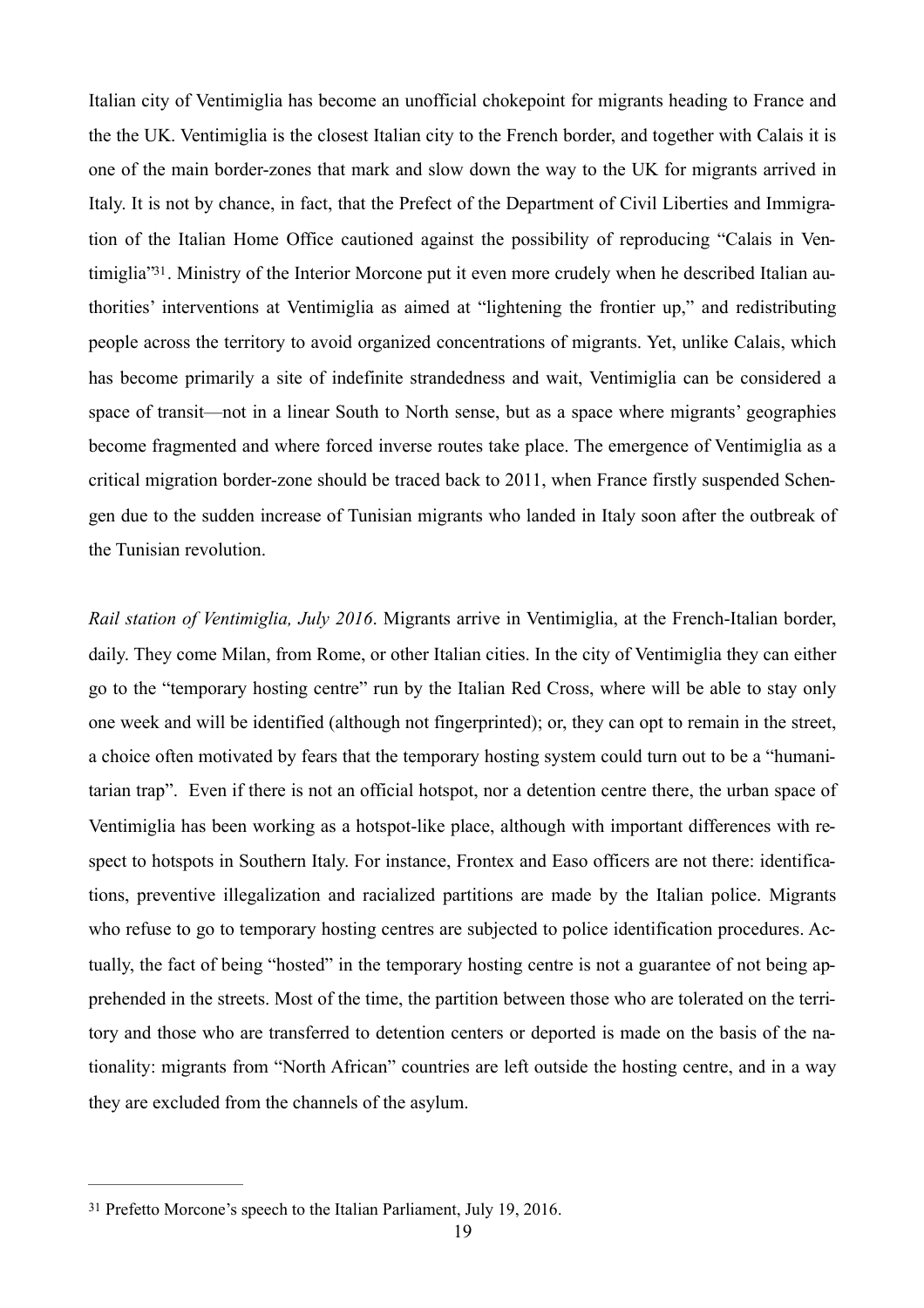Migrants' forced transfers by bus from Ventimiglia to the hotspot of Taranto (a city located in the Italian southern region of Puglia and 1,200 km away) became a kind of weekly routine starting from July 2016. Actually, these forced internal transfers do not always result into linear North-to-South patterns: as a Parliamentary Report shows, the forty-eight Sudanese migrants deported to Sudan on August 24, 2016, were transferred to the hotspot of Taranto (August 21) after being apprehended in Ventimiglia (August 19). From Taranto they were taken by bus to the airport of Turin, therefore back to Northern Italy, where they were put on a plane and repatriated to Karthoum<sup>32</sup>.

Forced transfers to Southern Italy, however, are not permanent moves back, On the contrary, migrants usually "show up" again in Ventimiglia after few days, after escaping the hotspot and returning to the French-Italian border by train. Thus, more than detaining them in Southern Italy, Italy's measures ended up protracting migrants' journeys and forcing them to restart their route to France. In fact, one of the "hotspot effects" consists precisely in disrupting the autonomy of migration movements. The same forced counter-route from Northern Italy to the hotspot of Taranto has been used by the Italian police for removing migrants from the Swiss-Italian border, more precisely from the city of Como, and from Milan33; in some cases this happened also to migrants who had already claimed asylum, preventing their being brought to a detention center or to a hotspot<sup>34</sup>. Como has become a critical border-zone quite recently, in summer 2015, when Switzerland enforced border controls and push-back operations. Milan is one of the cities, together with Bologna, that started to function as a hotspot-like space: at the Police Headquarters (Questura) of Milan, migrants' nationality is the criterion for deciding who is allowed to claim asylum and who is illegalized on the spot, with a decree of expulsion, in a similar way to what happens inside the hotspot of Lampedusa (Sciurba, 2016).

Looking at the Hotspot System through migrants' scattered spatialities and governmentally mandated mobility channels, enables grasping two simultaneous spatial transformations. On the one hand, hotspot-like spaces spread across the territory (Ventimiglia, Como, Milan), not as multiplication of carceral spaces, but rather as chokepoints and sites of mobility disruption. This relates to effects of

<sup>32</sup>http://www.senato.it/japp/bgt/showdoc/frame.jsp?tipodoc=Resaula&leg=17&id=00988711&part=doc\_dcallegatob ab-sezionetit\_icrdrs-atto 406333&parse=no&stampa=si&toc=no

<sup>33</sup>http://corrieredelmezzogiorno.corriere.it/bari/cronaca/16\_ottobre\_25/migranti-scandalo-rifugiati-deportatimilano-taranto-a43270b4-9acc-11e6-807d-48fd84084516.shtml

<sup>34</sup>http://www.meltingpot.org/Rifugiati-deportati-trattenuti-e-umiliati-Una-storia-di.html#.WBxzQzYmVFK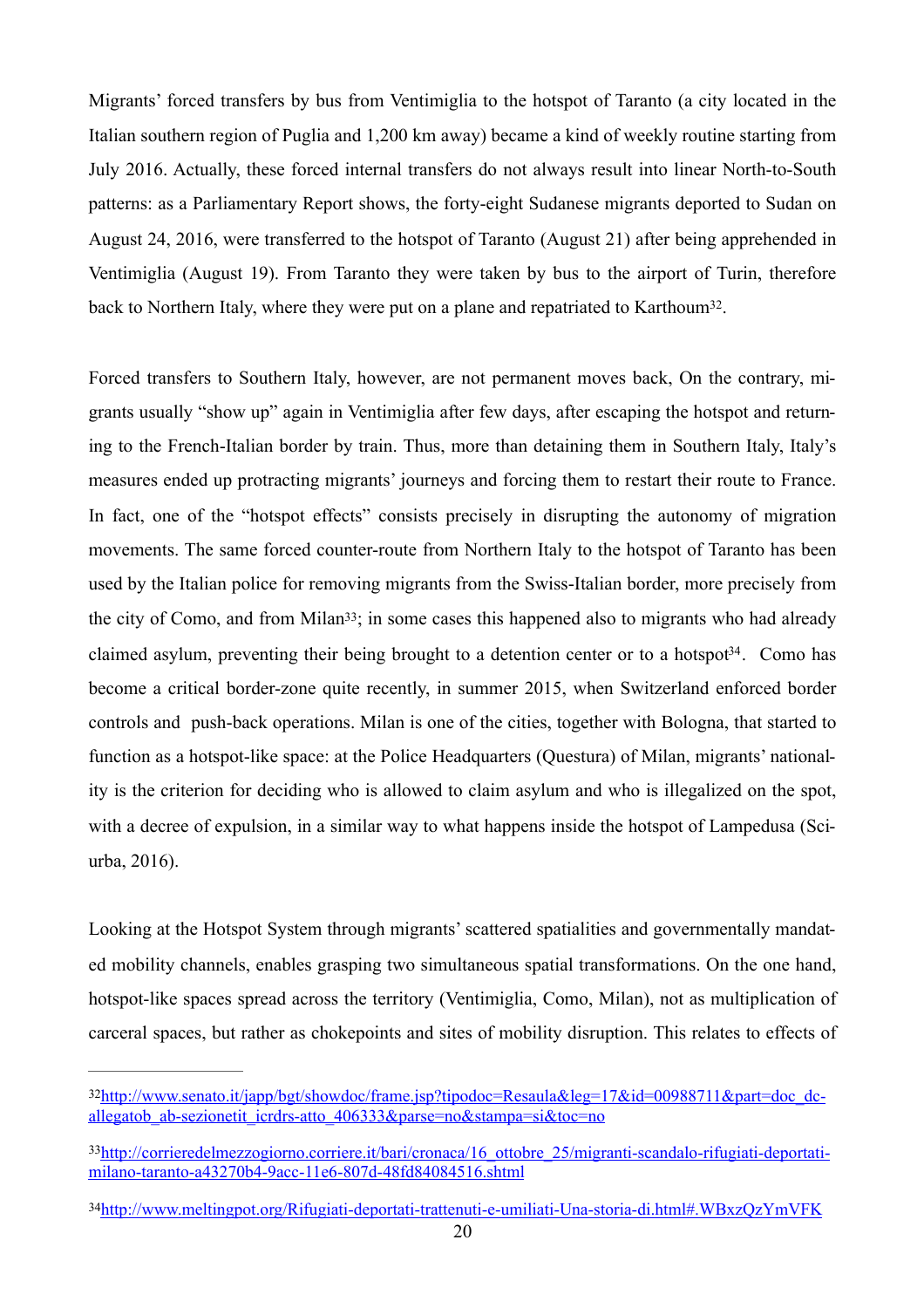containment beyond detention, that often do not generate immobility but, rather, forces migrants to move away or to undertake convoluted geographies. On the other hand, a series of channels of forced mobility opened up, in connection with the hotspot, in order to move migrants back and refugees around, as ways for obstructing and regaining control over autonomous migrant erratic geographies.

By speaking of EU's fight against migrant secondary movements what we do not want to suggest that the EU is stopping unruly mobility, keeping migration movements across Europe to the minimum. Rather, our argument is that migrants are kept on the move and are forced to undertake more and more erratic and diverted journeys, as a result of the many internal transfers they are targeted for. *Moving migrants back* and *moving refugees around* appear to be the two main modalities through which the EU is coping with migration movements which partly dodge or remain out of the institutional channels, like the Relocation Scheme.

As scholars working on the EU internal borders and on the effects of the Dublin Regulation have demonstrated, migrant unruly geographies are not governed by stopping migrants but through their own mobility, that is to say by keeping them in transit (Fontanari, 2016; Hess, 2012; Schuster, 2005). Yet, our point consists less in bringing attention to the hypermobility of migrants produced by tactics for disciplining and taming secondary movements than in showing the effects of containment generated by moving migrants back and around. The internal deportations that took place in Italy (from the border with France and with Switzerland back to the Italian hotspots) show that a state of incessant mobility and transit is enforced as a migration management strategy. This forces migrants to figure out how to partially restart their journey and generates their temporary containment.

#### *Conclusion*

The Hotspot System can be analysed from the point of view of its institutional function, i.e., as an enclosed site for temporarily detaining migrants while they are identified, labelled and partitioned upon landing. Based on ethnographic engagement in the Italian and Greek hotspots, this article has scrutinized the exclusionary criteria and the governmental practices through which migrants are managed and divided through the hotspot system. Instead of entirely focusing the analysis on the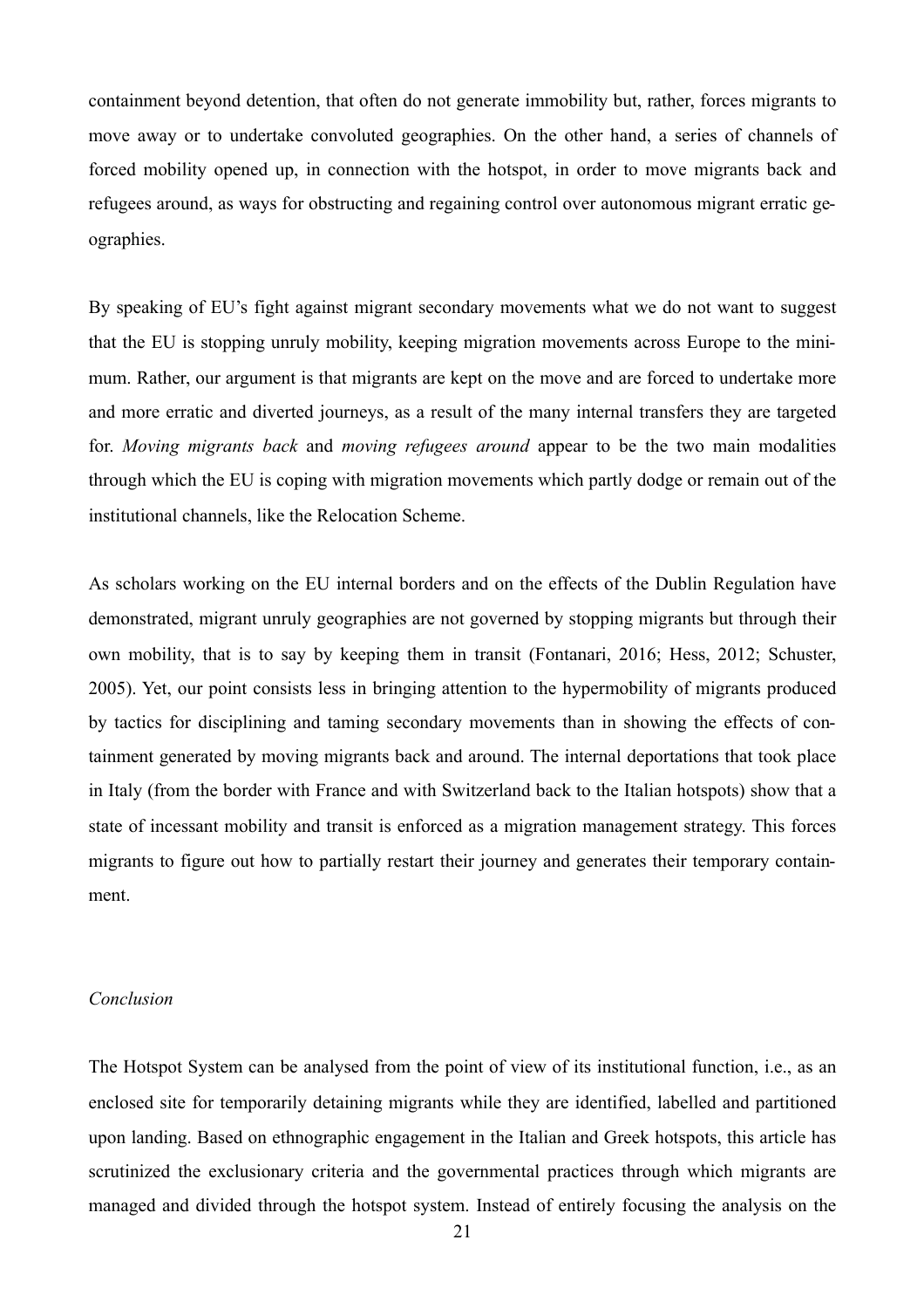institutional spaces of migration governmentality defined by states, we have moved beyond the fences of the hotspot and mapped the forms of *containment beyond detention* that are connected to the establishment of the EU hotspot approach to the migration crisis. We have investigated the mechanisms of preventative illegalization of migrants and the heterogeneous channels of mobility (the institutional channels of relocation and the channels of internal forced transfers) that are connected to and enforced by the Hotspot System. Conceived as sites of mobility disruption, hotspots are flexible chokepoints that are actually used both for regulating migrant arrivals and slowing down their mobility, as well as for regaining control over migrants' secondary movements. In closing this paper, we would like to sketch the trajectory of a theoretical engagement with the notion of "containment," a trajectory that—as we have enacted it in this paper—consists in tracing the genealogy of heterogeneous forms and practices of containment that are linked to the hotspot approach.

Nicholas De Genova has convincingly pointed out that "detention, like deportation, is a term that has no distinguished pedigree in the history of political ideas and legal concepts" (De Genova, 2017: 6)35. Building on this indication, we suggest that "containment"—like deportation and detention—remains a fundamentally under theorized and blurred notion in migration literature as well as in political theory. De Genova importantly points to the "economy of detainability" and the "economy of deportability" of migration (De Genova, 2017b: 1) as areas where more theoretical engagement is needed. Looking at the spatialities triggered by and connected to the hotspot approach way beyond the fences of detention centres, we have sketched the economy of containment that characterizes this approach. While carceral geography scholarship has persuasively drawn attention to the transformations of the spaces of confinement, shifting in part away from an exclusionary focus on detention centres, we call for a research agenda that focuses on the economy of containment, grasping this latter beyond forms of direct control and physical entrapment. This involves, we suggest, remapping the European geographies of migration governmentally by looking at the institutional channels and chockepoints established for regaining control over autonomous migration movements. Yet, far from fostering mobility and producing frictionless logistic spaces, the proliferation

<sup>35&</sup>quot;In striking contrast with citizenship, for instance, which derives from a hallowed history of philosophical debate and political practice concerned with the proper relationship of individuals to the public life of a larger community — and again, very much like deportation — detention has no such exalted genealogy" (De Genova, 2017: 6).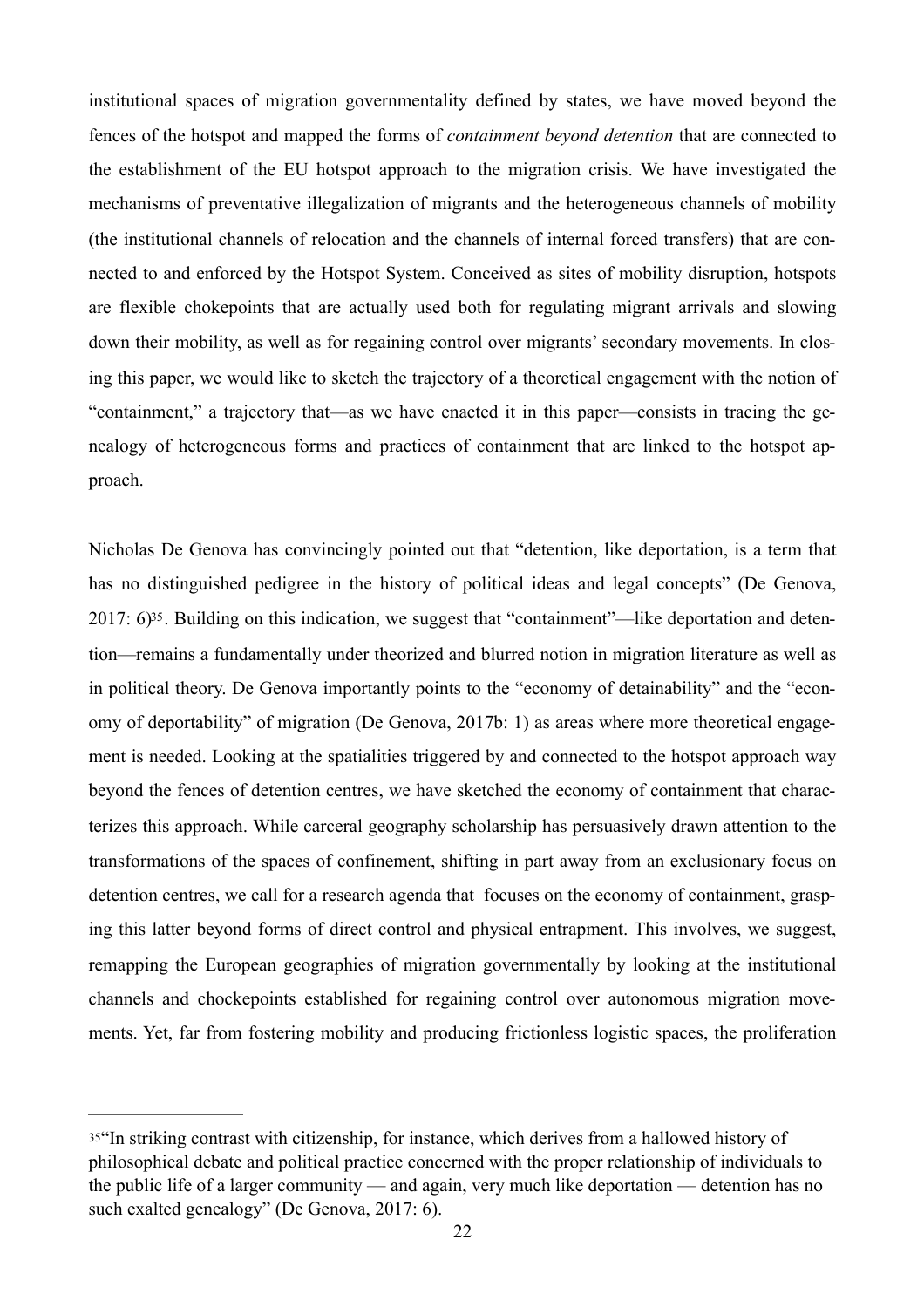of hotspots-like sites and of selective channels of protection shore up a whole economy of containment that produce both temporary strandedness and forced convoluted mobility.

#### **Works cited**

Belcher O and Martin L. (2013) Ethnographies of closed doors: Conceptualising openness and closure in US immigration and military institutions. *Area*, 45(4): 403-410.

Biao X and Lindquist J (2014) Migration infrastructure. *International Migration Review*, *48*(1):122- 148.

Brown W (2017) Border barriers as sovereign swords: rethinking Walled States in light of the EU migrant and fiscal crises. Political Geography, 59: 2-4.

Burridge, A., Gill, N., Kocher, A., & Martin, L. (2017). Polymorphic borders. *Territory, Politics, Governance*, 5:3: 239-251

Conlon D and Hiemstra N (eds) (2016) *Intimate Economies of Immigration Detention: Critical Perspectives*. Routledge.

Conlon D and Hiemstra N (2014) Examining the everyday micro-economies of migrant detention in the United States. *Geographica Helvetica*, *69*(5): 335.

Cowen, D. (2014). *The deadly life of logistics* (Vol. 10). Minneapolis: University of Minnesota Press.

De Genova N (2017b) Detention, Deportation, and Waiting: Toward a Theory of Migrant Detainability. Global Detention Program Working Paper No. 18. Available at: https://www.globaldetentionproject.org/detention-deportation-waiting-toward-theory-migrant-detainability-gdp-workingpaper-no-18 (accessed: December 18, 2016).

De Genova N (2017a) Introduction. In De Genova N (ed). *The Borders of "Europe": Autonomy of Migration, Tactics of Bordering*. Duke University Press.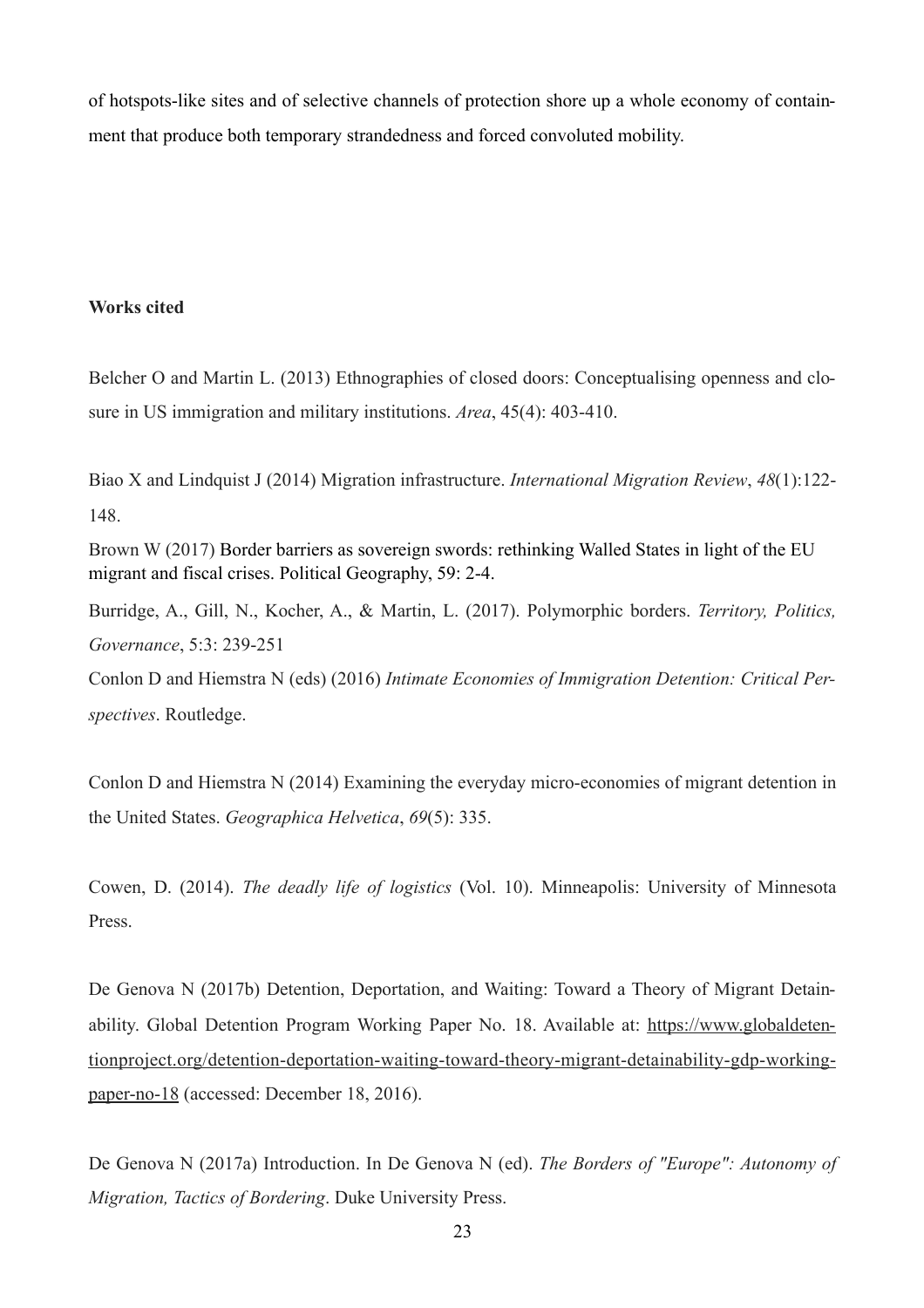Fontanari E (2016) Soggettività en transit.(Im) mobilità dei rifugiati in Europa tra sistemi di controllo e pratiche quotidiane di attraversamento dei confini. *Mondi migranti,* 1: 39-60.

Foucault M (2007) *Security, Territory, Population. Course at the College de France*, 1978-1979. Springer.

Garelli G and Tazzioli M (2016b) Beyond detention. Spatial strategies of dispersal and channels of forced transfer. *Society&Space*. Available at: http://societyandspace.org/2016/11/08/hotspot-beyond-detention-spatial-strategy-of-dispersal-andchannels-of-forced-transfer/ (accessed December 18, 2016)

Garelli G and Tazzioli M (2016a) The EU Hotspot at Lampedusa. *Opendemocracy*, Available: https://www.opendemocracy.net/can-europe-make-it/glenda-garelli-martina-tazzioli/eu-hotspot-approach-at-lampedusa (accessed December 18, 2016).

Gill N, Conlon D, Moran D, and Burridge A (2016) Carceral circuitry: New directions in carceral geography Progress in Human Geography doi:10.1177/0309132516671823

Gill N (2016) *Carceral spaces: Mobility and agency in imprisonment and migrant detention*. Routledge.

Gill . (2009) Governmental mobility: The power effects of the movement of detained asylum seekers around Britain's detention estate. *Political Geography, 28*(3): 186-196.

Hess S (2012) De-naturalising transit migration. Theory and methods of an ethnographic regime analysis. *Population, Space and Place*, *18*(4): 428-440.

Kasparek, B (2016) Routes, Corridors, and Spaces of Exception: Governing Migration and Europe. *NearFutures Online*. Available at: http://nearfuturesonline.org/routes-corridors-and-spaces-of-exception-governing-migration-and-europe/ (accessed, December 18, 2016)

Mezzadra S (2016) What's at stake in the Mobility of Labour? Borders, Migration, Contemporary Capitalism. *Migration, Mobility, & Displacement*, *2*(1): 30-43.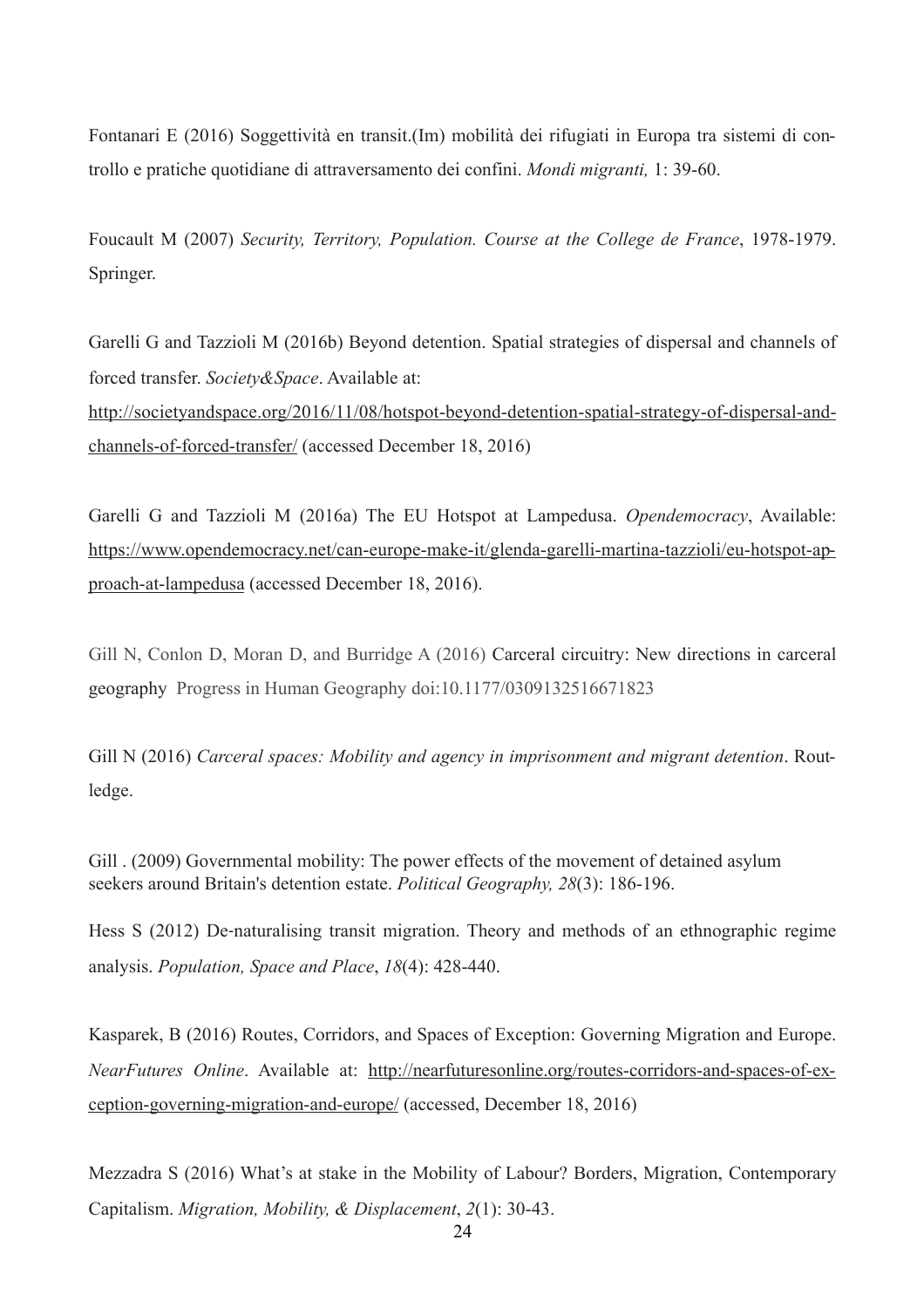Mezzadra S and Neilson B (2014) Extraction, logistics, finance. Global crisis and the politics of operations, Radical Philosophy, 178: 8-18.

Moran D (2015) *Carceral geography: Spaces and practices of incarceration:* Ashgate Publishing.

Moran D**,** N Gill and D Conlon (eds.) (2013) *Carceral Spaces: Mobility and Agency in Imprisonment and Migrant Detention.* Ashgate.

Mountz A and Loyd J (2014) Transnational productions of remoteness: building onshore and offshore carceral regimes across borders*. Geographica Helvetica, 69(5): 389.* 

Mountz A, Coddington K., Catania R. T and Loyd J. M. (2013). Conceptualizing detention: Mobility, containment, bordering, and exclusion. *Progress in Human Geography*, *37*(4), 522-541.

Mountz A (2016) The enforcement archipelago: Detention, haunting, and asylum on islands. *Political Geography.* 30 (3): 118–128.

Mountz A (2011) The enforcement archipelago: Detention, haunting, and asylum on islands*. Political Geography, 30(3): 118-128.* 

Neilson B and Rossiter N (2010) Still Waiting, Still Moving: On Labour, Logistics and Maritime Industries. In D Bissell & G Fuller (eds*) Stillness in a mobile world,* Routledge, London & New York: 51-68.

Painter J Papada E Papoutsi A Vradis A (2017) Hotspot politics-or, when the EU state gets real. Political Geography. DOI: 10.1016/j.polgeo.2017.02.012

Schuster L (2005) The continuing mobility of migrants in Italy: shifting between places and statuses. *Journal of Ethnic and Migration Studies*, *31*(4): 757-774.

Popescu G (2015) Topological imagination, digital determinism and the mobile border paradigm. *Nordia Geographical Publications* 44: 4: 1-7.